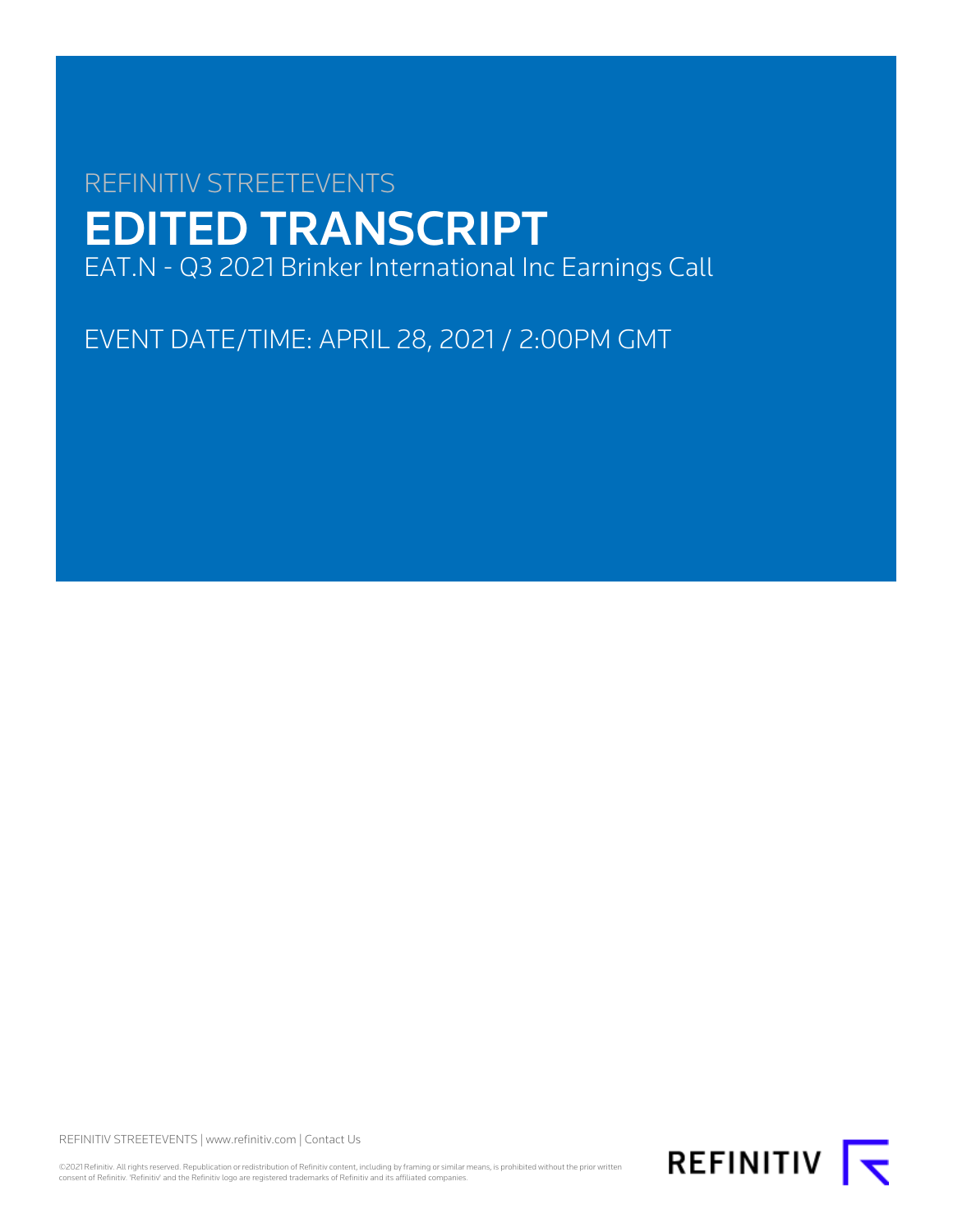#### **CORPORATE PARTICIPANTS**

**[Joseph G. Taylor](#page-3-0)** Brinker International, Inc. - Executive VP & CFO **[Mika Ware](#page-1-0)** Brinker International, Inc. - VP of Finance & IR **[Wyman T. Roberts](#page-2-0)** Brinker International, Inc. - CEO, President & Non-Independent Director

## **CONFERENCE CALL PARTICIPANTS**

**[Alexander Russell Slagle](#page-7-0)** Jefferies LLC, Research Division - Equity Analyst **[Andrew Strelzik](#page-20-0)** BMO Capital Markets Equity Research - Restaurants Analyst **[Brian Michael Vaccaro](#page-14-0)** Raymond James & Associates, Inc., Research Division - VP **[Christopher Thomas O'Cull](#page-13-0)** Stifel, Nicolaus & Company, Incorporated, Research Division - MD **[David Sterling Palmer](#page-19-0)** Evercore ISI Institutional Equities, Research Division - Senior MD & Fundamental Research Analyst **[Dennis Geiger](#page-9-0)** UBS Investment Bank, Research Division - Director and Equity Research Analyst of Restaurants **[Eric Andrew Gonzalez](#page-8-0)** KeyBanc Capital Markets Inc., Research Division - Restaurants Analyst **[Frederick Charles Wightman](#page-12-0)** Wolfe Research, LLC - Research Analyst **[Jared Garber](#page-10-0)** Goldman Sachs Group, Inc., Research Division - Business Analyst **[Jeffrey Andrew Bernstein](#page-17-0)** Barclays Bank PLC, Research Division - Director & Senior Equity Research Analyst **[John Stephenson Glass](#page-5-0)** Morgan Stanley, Research Division - MD **[John William Ivankoe](#page-16-0)** JPMorgan Chase & Co, Research Division - Senior Restaurant Analyst **[Nicole Marie Miller Regan](#page-6-0)** Piper Sandler & Co., Research Division - MD & Senior Research Analyst **[Sara Harkavy Senatore](#page-11-0)** Sanford C. Bernstein & Co., LLC., Research Division - Senior Research Analyst

#### **PRESENTATION**

#### **Operator**

<span id="page-1-0"></span>Good day, ladies and gentlemen, and welcome to the Brinker International's Third Quarter F '21 Earnings Call. (Operator Instructions)

It is now my pleasure to turn the floor over to your host, Mika Ware, VP of Finance and Investor Relations. Mika, the floor is yours.

#### **Mika Ware** - Brinker International, Inc. - VP of Finance & IR

Thank you, Paul, and good morning, everyone. With me on today's call are Wyman Roberts, Chief Executive Officer and President; and Joe Taylor, our Chief Financial Officer. Results for the quarter were released earlier this morning and are available on our website at brinker.com. Wyman and Joe will first make prepared comments related to our operating performance and strategic initiatives, then we will open the call for your questions.

Before beginning our comments, it is my job to remind everyone of our safe harbor regarding the forward-looking statements. During our call, management may discuss certain items which are not based entirely on historical facts. Any such items should be considered forward-looking statements within the meaning of the Private Securities Litigation Reform Act of 1995. All such statements are subject to risks and uncertainties, which could cause actual results to differ from those anticipated. Such risks and uncertainties include factors (inaudible) press release and the company's filings with the SEC. And of course, on the call, we may refer to certain non-GAAP financial measures that management uses in its review of the business and believes will provide insight into the company's ongoing operations.



 $\overline{2}$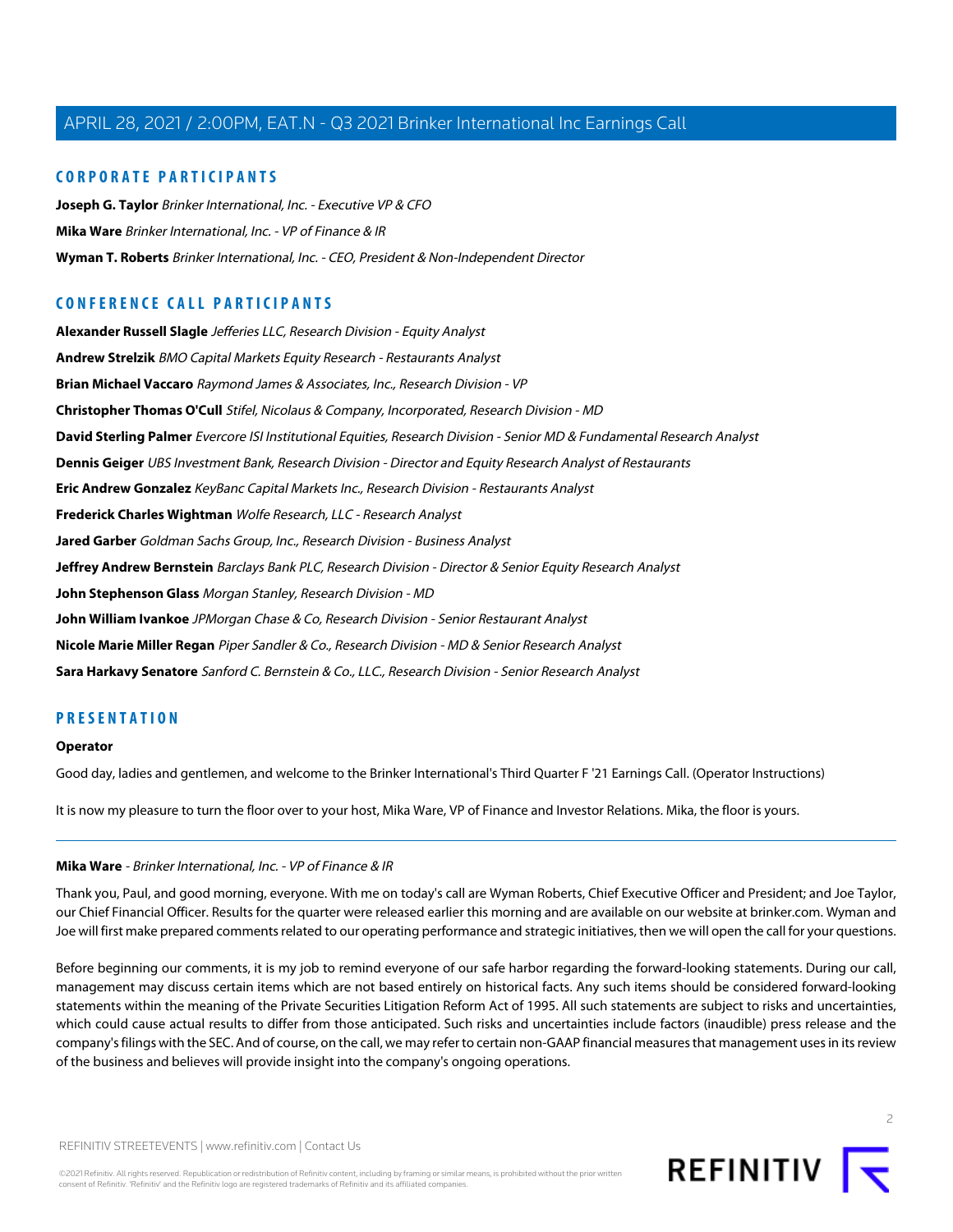And with that said, I will turn the call over to Wyman.

#### <span id="page-2-0"></span>**Wyman T. Roberts** - Brinker International, Inc. - CEO, President & Non-Independent Director

Thanks, Mika, and thanks, everyone, for joining us this morning. With the rollout of vaccines in full swing and restrictions lifting across the country, our guests' pent-up demand for a dine-in experience is being released as well. People are finally starting to feel safer to venture out and spend more -- spend some of the money they've been saving over the past year.

We're excited about the positive momentum in our economy and the resurgence in our dining rooms. When we last talked at the end of January, we were already seeing progress in the business, even as we were navigating a COVID spike that drove another wave of capacity restrictions in our dining rooms. Just as we started to see numbers of cases come back down, we were hit with the winter storm of the century that impacted our restaurants across Texas and the southeast at levels we haven't experienced before.

But despite the challenges at the start of the third quarter, we ended strong, delivering an adjusted EPS of \$0.78 with Chili's sales returning to positive territory from an absolute perspective. And we've seen those sales trends continue into April. When we look at our more normalized performance of fiscal '19, Chili's sales are up 10%, and nearly 3/4 of our restaurants are generating meaningful positive results, even though we're still social distancing and wearing masks in all of our restaurants and we're still operating under capacity restraints across the country.

We believe all along, the consumers' increased demand for convenience would continue post pandemic and it's playing out that way. As our dining room traffic increases, our off-premise business continues to hold strong. We expect that when things normalize, we'll see stronger dining rooms and a takeout and delivery business stronger than it was pre pandemic.

As you think about Maggiano's in the context of this recovery, upscale casual is playing itself out a little differently. We're pleased with the significant improvements in the Maggiano's business, especially in their dining rooms. Now it's just a matter of how quickly banquets come back. We know there's significant pent-up demand and we're well positioned to meet it. We're already seeing signs of social occasions returning, and we feel good about building our corporate business back in time for the important holiday season.

Staying focused on our strategy throughout the extraordinary events of the past year has served us well as we consistently outperformed the industry. We have good line of sight to hit the targets we were expecting post pandemic at both Chili's and Maggiano's. Navigating the past year taught us we can run this business even more efficiently than in the past, and we're committed to keeping our cost structure in line.

We think our category leadership (inaudible) driven by the multiyear investments in our infrastructure and digital capabilities will help us continue to outpace the industry. We still have a lot of heart for our restructured marketing approach, and we'll continue to leverage our digital expertise to connect with consumers and drive traffic.

The subject of labor is clearly top of mind across our industry. Today's labor market is one of the toughest ones we've experienced, but we have the tools to navigate through it successfully. While our performance throughout the pandemic enabled us to keep higher levels of staffing in our restaurants, we are hiring more team members than usual to support our increased volumes. We're also benefiting from our decision to keep our managers on board throughout the pandemic as they provide the operational leadership to staff our teams and take care of our guests.

We're fortunate to be able to leverage our scale, the digital expertise we built and our PeopleWorks team to recruit talent in creative ways to keep our cost structure intact and our guests coming back. We know the best way to maintain profit margins in this business is through volume, so we leaned into virtual brands as a way to leverage our assets and tap unused capacity. It's Just Wings continues to perform well, and we're on track to hit that \$150 million target we set at the beginning of the year. Almost all of our domestic franchise partners jumped on the opportunity and globally, several of our partners have already picked it up. Wings is now in 9 countries and 160 locations outside the U.S., making it a formidable brand in just its first year.

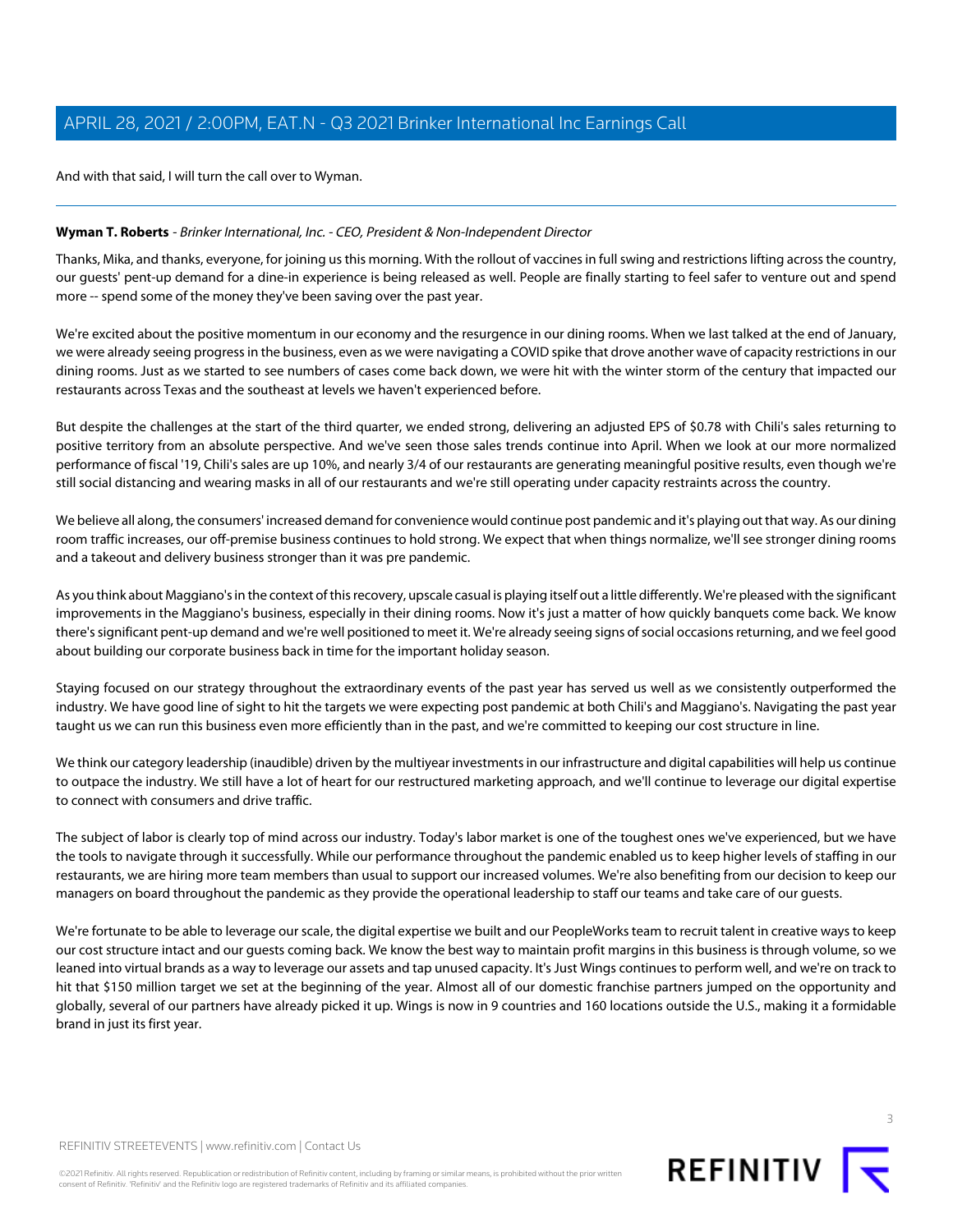It's a real testament to our methodical and disciplined virtual brand strategy, how we've executed it and the leverage it brings to our P&L and to our franchise partners' business. We have the system up and running and we're executing it well, especially during high volumes. Now we're focused on building the brand and leveraging the growth opportunities ahead.

We believe takeout holds a lot of potential for us. And now that we've invested in the technology and infrastructure to support it, we're working to increase awareness levels outside the delivery channel. We've learned a lot this year with the launch of It's Just Wings that will leverage when we're ready for our next virtual brand. We're pleased with the current results from the expanded test of Maggiano's classics, and we're working through the timing to ensure we're able to support our operators and deliver a great guest experience.

So this has been an exceptional year of learning for us, not just with virtual brands but in many ways. We've learned the restaurant industry in general, and specifically, our team is full of unbelievably resilient amazing human beings. I'm so impressed by how this team has risen to every challenge that's come our way. We're stronger for it, and we're prepared for the growth opportunities ahead as vaccinations spread across the country and dining rooms fill up.

As we look forward, our ability to navigate through any short-term cost headwinds is solid. Our scale affords us advantages in terms of forward contracting, keeping our employment base intact and delivering one of the strongest value propositions in the industry. Longer term, we see a lot of organic growth potential for Brinker. Obviously, we'll continue to execute our multiyear virtual brand strategy and protect our improved business model. And with higher volumes, we'll capture new development opportunities and keep the brand fresh through our remodel program. I'm proud of our progress on our results, the strength of our brands and our line of sight to future earnings performance.

<span id="page-3-0"></span>And with that, I'll turn the call over to Joe.

#### **Joseph G. Taylor** - Brinker International, Inc. - Executive VP & CFO

Hey. Thank you, Wyman, and good morning, everyone. The third quarter results reported this morning represent another successful quarter for Brinker and its brands. While the quarter definitely had its unique issues, I'm most pleased with the momentum we are generating as we move closer to a more normal operating environment, setting up further success both this quarter and next fiscal year.

For the third quarter of fiscal 2021, Brinker reported total revenues of \$820 million with consolidated comp sales of negative 3.3%. Our adjusted diluted EPS for the quarter was \$0.78. Chili's recorded flat comp sales and positive 4% traffic for the quarter, with the year-over-year performance improving throughout the quarter. Regional performance is strong nationwide with a broad range of state markets rebuilding their dining room sales back to higher levels, above 75%, let's say, when compared to pre-COVID performance. We do still have a smaller set of state markets such as California and Illinois, which are important markets for us, that are earlier in their dining room reopening process. We anticipate they will follow similar growth patterns as we move through the next several months.

A couple of items to note related to the third quarter. First, we had a holiday flip the first week, with Christmas moving into the quarter, resulting in a negative 1% comp sales impact. In February, we experienced Uri, a most unique winter storm that hit with historic subzero temperatures and power outages for more than a week, affecting approximately 30% of our restaurants. The material impact of the storm resulted in an estimated \$10.5 million in lost revenues, a negative impact to consolidated comp sales of 1.2% and reduced adjusted EPS of approximately \$0.06.

Once things thawed out, our positive progression returned, with average weekly sales volume hitting record highs in March. As we started to lap the beginning of the pandemic in mid-March, as one would expect, comp sales moved significantly positive and are likely to remain elevated for the foreseeable future. While pleased with this progression, we believe a 2-year comp comparison is a more insightful view of our performance. In this regard, the consolidated 2-year comp results for Brinker for the first 4 weeks of April was a positive 6.3%, driven by Chili's results of a positive 10.1% for the same time frame. I would note that Chili's is lapping off of a positive 2.9% in the third quarter of F '19.

Increasing sales volumes also favorably impacted margins, resulting in a consolidated restaurant operating margin for the third quarter of 13.9% compared to 12.8% for the third quarter of fiscal '20. Again, the winter storms had a negative impact on ROM, reducing the margin by an estimated 30 basis points.

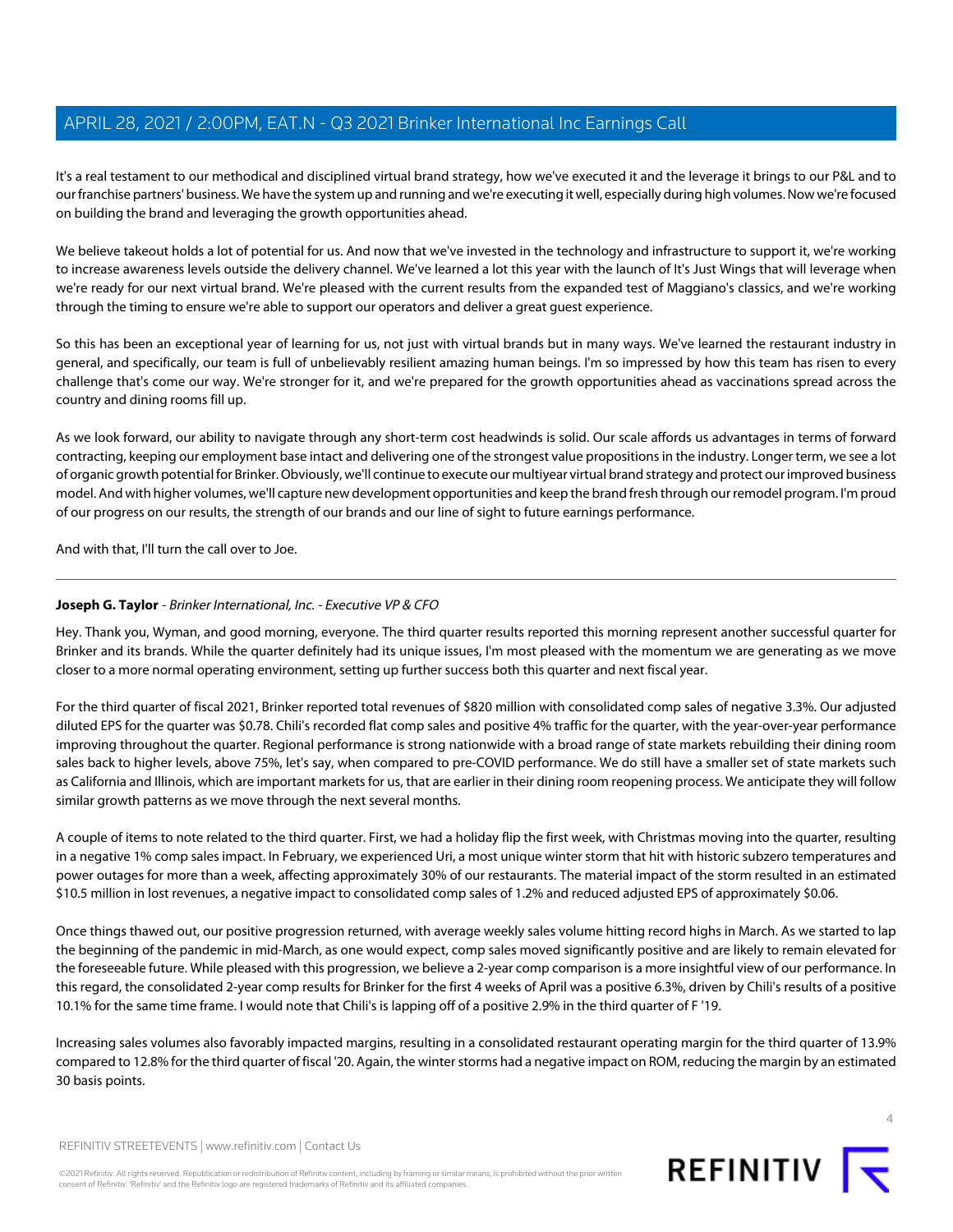Food and beverage expense as a percent of company sales was 70 basis points favorable to prior year, primarily driven by menu mix as we featured steak on 3 for \$10 in the prior year. Pricing was slightly favorable and commodities were flat. Labor expense, again as a percent of company sales, was favorable 70 basis points as compared to the prior year. During the quarter, lower dining room capacity year-over-year resulted in a reduced hourly labor cost. We do anticipate hourly labor to increase, importantly along with sales volumes as capacity restrictions lift in certain states.

During the quarter, we meaningfully increased our manager bonus payout, impacting margins by approximately 60 basis points as we move to reward this critical leadership level for outstanding performance. By leveraging our scale, our well-established people, practices and benefits and utilizing our digital connectivity know-how, we are confident in our ability to effectively manage through the current labor market environment.

Restaurant expense was unfavorable year-over-year by 30 basis points, a reflection of increased off-premise costs such as packaging and fees, driven by our successful off-premise sales channels. Advertising expense continues in a favorable year-over-year position as we lean into our digital and loyalty-driven marketing strategy.

Brinker continues to deliver strong operating cash flow. Year-to-date, we have generated \$268 million in operating cash flow. During the third quarter, we used a portion of that cash flow to repay \$115 million in revolver borrowings, bringing the outstanding balance to under \$300 million. We anticipate further borrowing reduction in the fourth quarter.

Additionally, we are investing significantly into the growth of our brands. Capital expenditures year-to-date totaled approximately \$62 million. We opened 2 new Chili's during the third quarter and 2 additional locations in April, bringing our total for this fiscal year to 10. We are moving aggressively to further build our development resources and increase the NRO pipeline. We continue to target expanding new restaurant development to a range of 18 to 22 restaurants a year. We also are investing in reimages of our existing fleet, with a particular focus on the Midwest restaurants acquired in early fiscal '20.

Brinker has continually proven to be a leader in utilizing technology to enhance the guest experience and improve operational performance. In fiscal 2021, we will invest approximately \$20 million of capital and technology that enhances our digital guest connectivity, supports our virtual brand growth and improves our in-restaurant dining experience.

Now turning to our expectations for the final quarter of this fiscal year. We expect both Chili's and Maggiano's to maintain their current favorable sales trends throughout the quarter, assuming COVID cases continue to decline and state and local restrictions continue to ease.

Let me provide some additional specifics for the fourth quarter. Total revenue is estimated to be in the \$950 million to \$1 billion range. Adjusted earnings per diluted share are estimated in the \$1.55 to \$1.70 range. Weighted average diluted shares are estimated to be in the 47 million to 48 million share range. Also, as we have previously noted, fiscal 2021 includes a 53rd week at the end of this fourth quarter.

As we settle into the last quarter of the fiscal year, we are excited about the momentum we have built from the uncertainty that surrounded the restaurant industry a year ago. During the past year, the members of our support teams here in Dallas stepped up and provided innovative solutions to any number of issues since the pandemic changed how we all approach our work. And our frontline team members in the restaurants have continually delivered for our guests in ways none of us would have contemplated not too long ago.

We are grateful to both these groups of team members who combined to lead the casual dining sector throughout this past year. They are all committed to finishing strong this fiscal year and then carrying the success forward.

And now with our prepared comments complete, let's open that up for questions. So Paul, I'm going to turn it back to you to moderate the call.

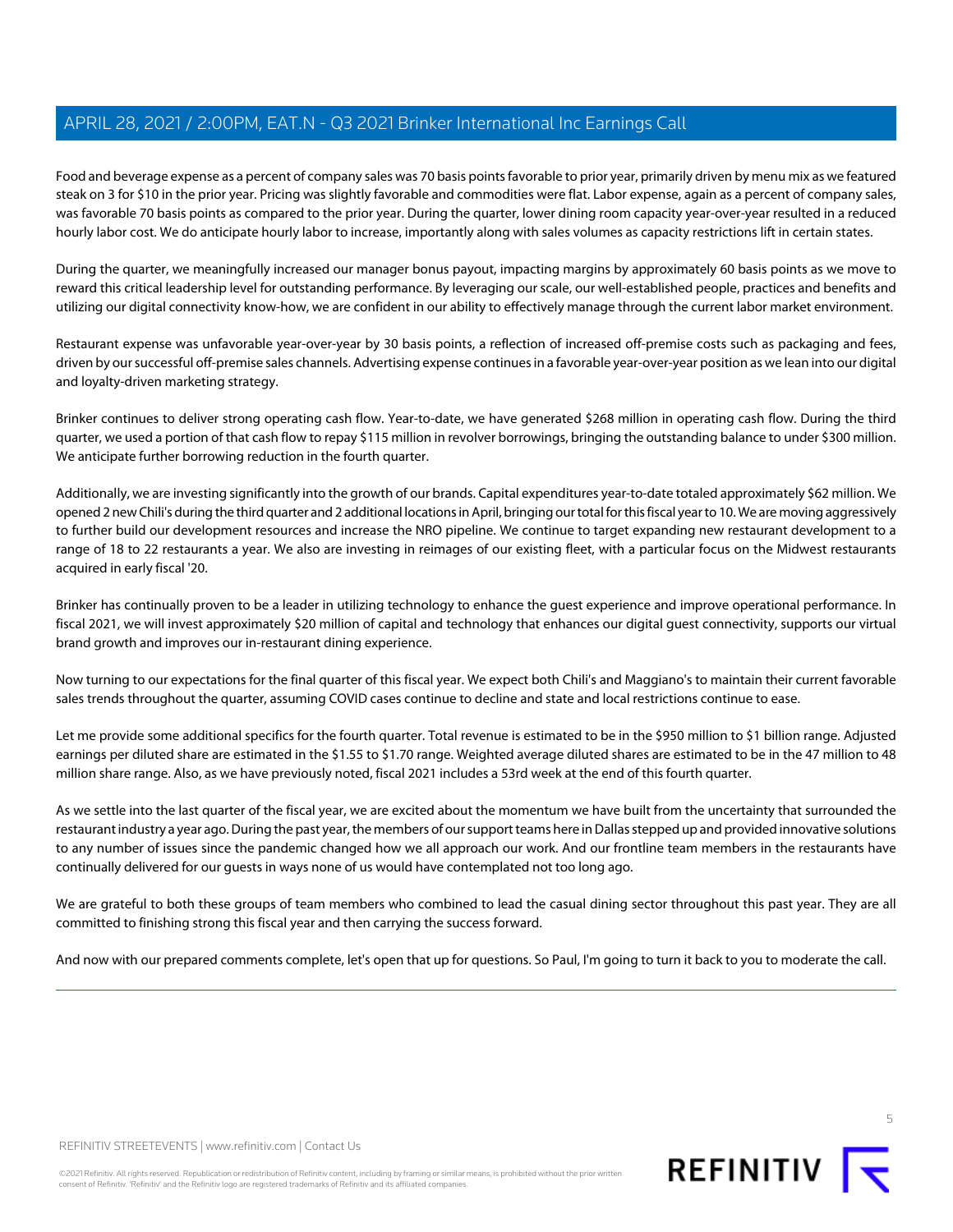## **QUESTIONS AND ANSWERS**

#### **Operator**

(Operator Instructions) And the first question is coming from John Glass.

#### <span id="page-5-0"></span>**John Stephenson Glass** - Morgan Stanley, Research Division - MD

Sure. It's Morgan Stanley. First, can you just maybe just be a little more explicit as you think about the fourth quarter versus '19, what the embedded comp for Chili's is? Are you thinking about winning stimulus benefits? Or how do you balance kind of what you're experiencing now versus what you might experience throughout the quarter? And I had a follow-up on the margins, please.

#### **Joseph G. Taylor** - Brinker International, Inc. - Executive VP & CFO

Yes. Again, I think -- John, this is Joe. We're thinking about it in a very positive manner. I think we're going to continue to see the same progression that we saw coming out of March and into April. There is a stimulus environment out there. I think that's very apparent. It's more than simply the stimulus checks. I think you have, again, that pent-up demand that is getting a lot of publicity and discussion. And not only pent-up demand, you have pent-up capability to meet that demand on the consumer side of the equation. So we're pretty bullish on where the consumer is and how they will continue to reenter kind of back into a more normalized environment.

And we also continue to see restaurant reopenings and capacity restrictions lifting. The progression that we're seeing in the performance of our restaurants as a percentage of '19 continues to go up materially as we work through each of the months. So I think we'll see some favorable progression there helping to drive the successful quarter we're guiding you to for [F 4].

#### **John Stephenson Glass** - Morgan Stanley, Research Division - MD

And just as a follow-up, you -- Wyman, you mentioned labor shortages. Obviously, it is top of mind. Can you just talk about how you think about margins over the medium term because of that? First of all, labor shortages actually, if there are some actually becoming impediment, for example, opening dining rooms. Can you also just talk about what is the gross impact of the delivery cost in the business? Did you -- what is the structural layer of cost? I know there's other offsets, but what's the layer of costs that have been added into this -- the delivery channel, both through virtual brands and as your own brand has grown so much?

#### **Wyman T. Roberts** - Brinker International, Inc. - CEO, President & Non-Independent Director

John, I think there's 2 questions there. One is around what are we seeing with regard to the challenges with current labor environment and then there might be a labor or a margin impact to delivery. So let me just talk to the labor situation because I know it's -- again, it is top of mind for really everybody, not just in the restaurant industry, but in a lot of places out there right now as we are in this unprecedented situation with a fairly significant unemployed population and real challenged staffing.

So we don't think that's obviously a long-term situation, right? It's never happened as far as I can remember that you've seen this kind of a robust economy and 9 million to 10 million people out of work and not really aggressively looking to get hired. So we -- what we're focused on is, again, leveraging our scale and our systems to staff our restaurants so that we can provide the support that we need to our managers to open and stay open and provide great guest experiences, but to also make sure that we're doing it in a way that doesn't significantly -- and from a long-term impact our cost structure.

And so there are some additional things we're doing to entice and to recruit. But for the most part, they're more variable and their incentives to get people to join and not so much about the long-term wage rate impact that we'll live with for a longer period of time. So we feel good about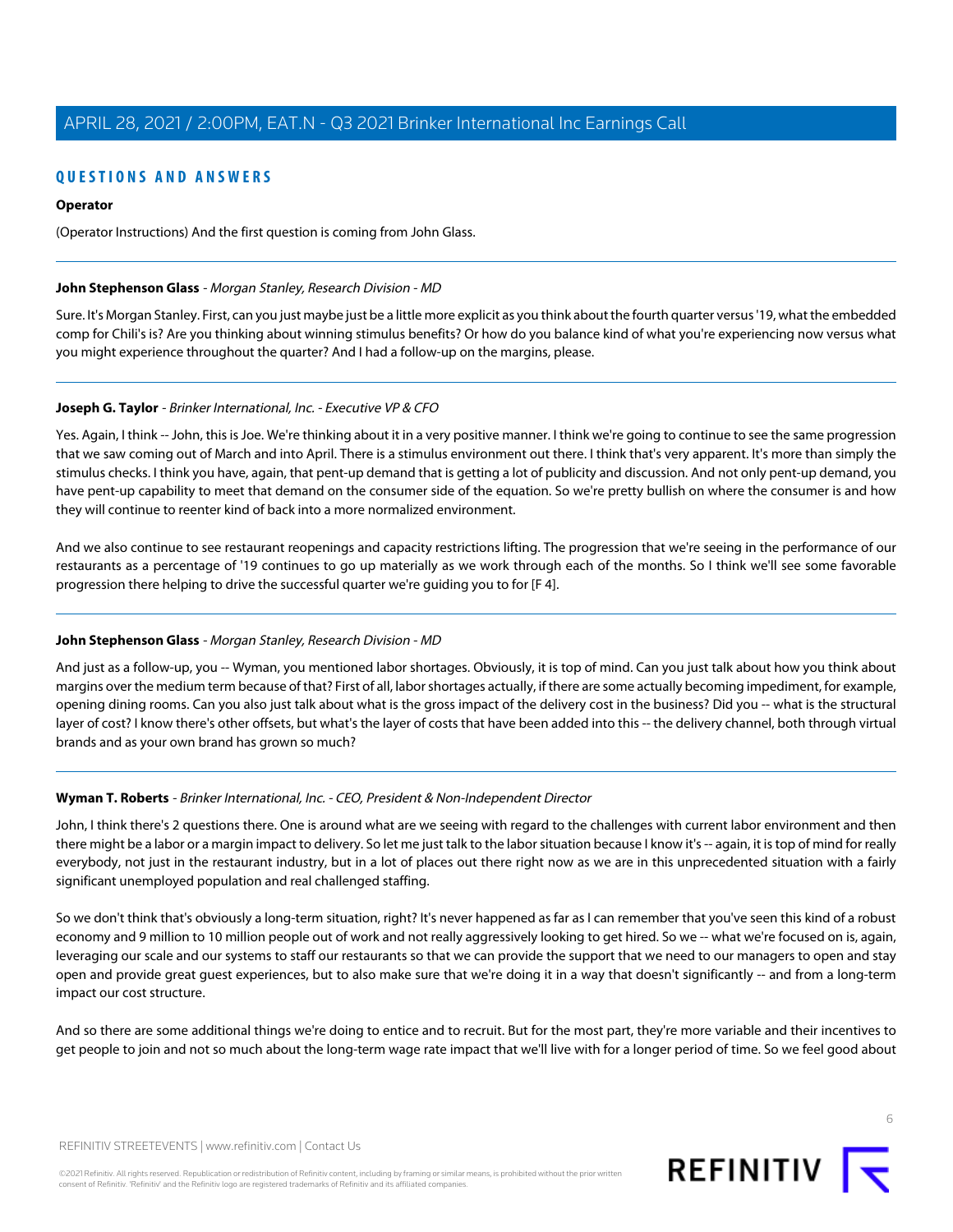that. We also feel good about the fact that we're just not out there as aggressively having to hire because we just didn't cut as many, and we didn't cut any managers.

So those are things that are keeping us probably in a little bit of a better situation than maybe some that didn't kind of fair as well as we did through the pandemic. So again, more short-term impacts than longer term, and we'll continue to monitor this and see how it plays out over the next couple of months.

#### **Joseph G. Taylor** - Brinker International, Inc. - Executive VP & CFO

And then, John, as it relates to the delivery side of the equation and the virtual brand side of the equation from a cost perspective, I mean, systemically, what you're really thinking about is delivery fees and packaging supplies, the incrementality of that. Now that's obviously embedded into the modeling we do around the channel itself. But that's -- looking at company sales, you're talking a couple of percent there, probably 2% to 3% from an incremental cost standpoint. And then in some restaurants, you will see some additional labor in the equation, but that's simply volume-driven.

So as you see successful volumes at a certain restaurants, you may have additional labor, which clearly is -- the volumes are clearly what we're driving for on that side of the equation. But I think systemically, that's really the major differences in those channels.

#### **Operator**

<span id="page-6-0"></span>And the next question is coming from Nicole Miller.

#### **Nicole Marie Miller Regan** - Piper Sandler & Co., Research Division - MD & Senior Research Analyst

Piper Sandler. I wanted to ask about the comment around development resources. What are those resources? Is it something to do with bench strength? Or is it just the actual commitment around the pipeline? And what's the incremental cost or not of the development resources to accelerate?

#### **Joseph G. Taylor** - Brinker International, Inc. - Executive VP & CFO

Yes. It's really the people side of the equation. We're increasing our development team to make sure that they have the ability to broaden their scope as much as possible around the country. There could be some incrementality around some outsourced brokerage opportunities and support staff there. But it's really headcount and it's -- I can use one hand because they can be very effective if they're giving the right tools and support behind their efforts. We want to make sure that they're out aggressively looking at opportunities on a nationwide basis.

#### **Nicole Marie Miller Regan** - Piper Sandler & Co., Research Division - MD & Senior Research Analyst

And is 18 to 20 the goal and the run rate? Or is that the first step in a continued acceleration?

#### **Joseph G. Taylor** - Brinker International, Inc. - Executive VP & CFO

It is the level we are getting to, and I'd put it probably more in the first step than the run rate. As we get closer to that over the next 2 years, we'll continue to evaluate it. Again, we think there's great opportunity to grow this brand, to grow it maybe in some different ways and footprints. We'll continue to look at all those opportunities as we move forward. So it's nothing to say that you can't go beyond that, but we'll get more specific with those plans as we get further down the path, but we definitely plan to get to that level at least.

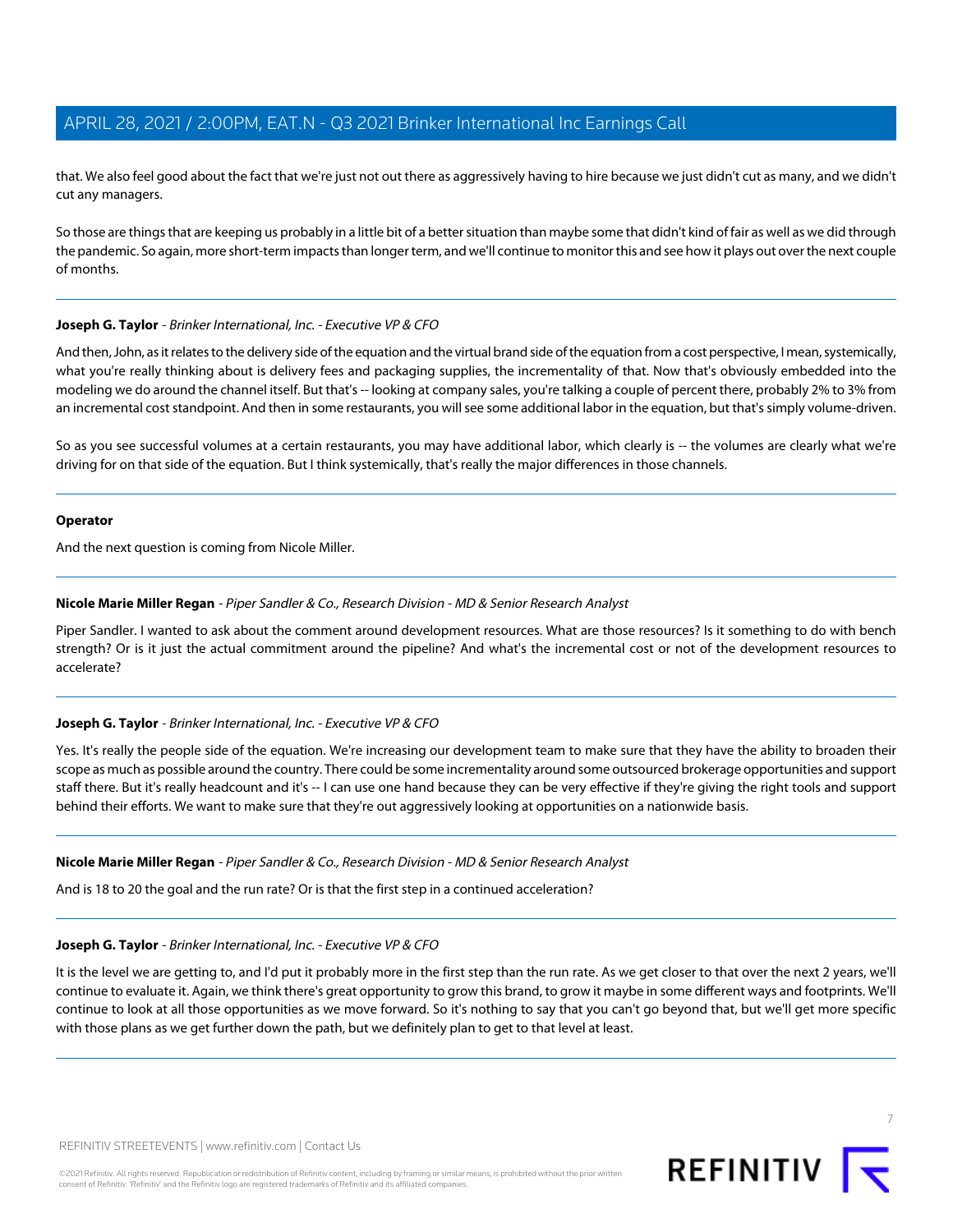#### **Wyman T. Roberts** - Brinker International, Inc. - CEO, President & Non-Independent Director

And then the -- what happens in the real estate markets is going to be critical there as well, right? And so we know there's a lot of expectation that with the results of the pandemic, real estate prices will have come down. We just haven't seen that yet and whether or not that comes to fruition, we'll see. But if it does, that opens up more opportunities. So there's a couple of things in the current environment where we know we can grow and depending on which -- what happens in the future, there could be even more aggressive growth.

#### **Operator**

<span id="page-7-0"></span>And the next question is coming from Alex Slagle.

#### **Alexander Russell Slagle** - Jefferies LLC, Research Division - Equity Analyst

Jefferies. Just a follow-up on the short-term variable incentives around labor. I mean, do you think the magnitude will be similar to what we've seen in 3Q? Or should we expect the sort of step-up into the fourth quarter?

#### **Wyman T. Roberts** - Brinker International, Inc. - CEO, President & Non-Independent Director

I think there'll be a little bit of a step-up, but it's not going to be meaningful. We don't anticipate it. We've given you guidance as to kind of how we see the quarter, and it doesn't include a huge impact to that. One of the things we're seeing, which is a little bit of a good news for our operators and our -- some of our team members is we'll just use more -- a little more overtime than we've used in the past.

And a lot of our team members, especially in the kitchens, in the heart of the house, they prefer to work a few more hours and get the overtime. And so we may have to use a little more overtime than we would historically use. And again, that's a short-term kind of solution to get us through what is a very unique and really non sustainable situation here with labor.

#### **Joseph G. Taylor** - Brinker International, Inc. - Executive VP & CFO

Yes. Alex, I think in the past when we've talked about labor inflation, we typically looked at that 3% to 5% kind of range is the normal conversation we had about labor inflation, that includes the overtime and training and bonus structures we deploy. We'll probably be, I think, in the short run, running at the higher end of that level, that the numbers I talked about for the fourth quarter embed that thought process into it, and we'll see it as it develops. But we're very comfortable. We have the -- all the tools in place to manage through this short term.

#### **Alexander Russell Slagle** - Jefferies LLC, Research Division - Equity Analyst

Got it. And on It's Just Wings. Just now that you've established the strong delivery business on DoorDash and expanded into pickup. The brand has some website, I guess, now and integrated with Google, what's the next phase of marketing for the brand and building awareness outside DoorDash?

#### **Wyman T. Roberts** - Brinker International, Inc. - CEO, President & Non-Independent Director

You're a little ahead of schedule there. So we do obviously have the great DoorDash relationship in the delivery side. We've integrated with Google. Our website and our marketing push to a broader consumer about pickup really hasn't taken off yet. That's kind of going to happen more here in the fourth quarter as we continue to see what the upside is with the pickup aspect of wings, which we're very optimistic about. We think there's a real nice growth vehicle there against that brand and against any other future brand.

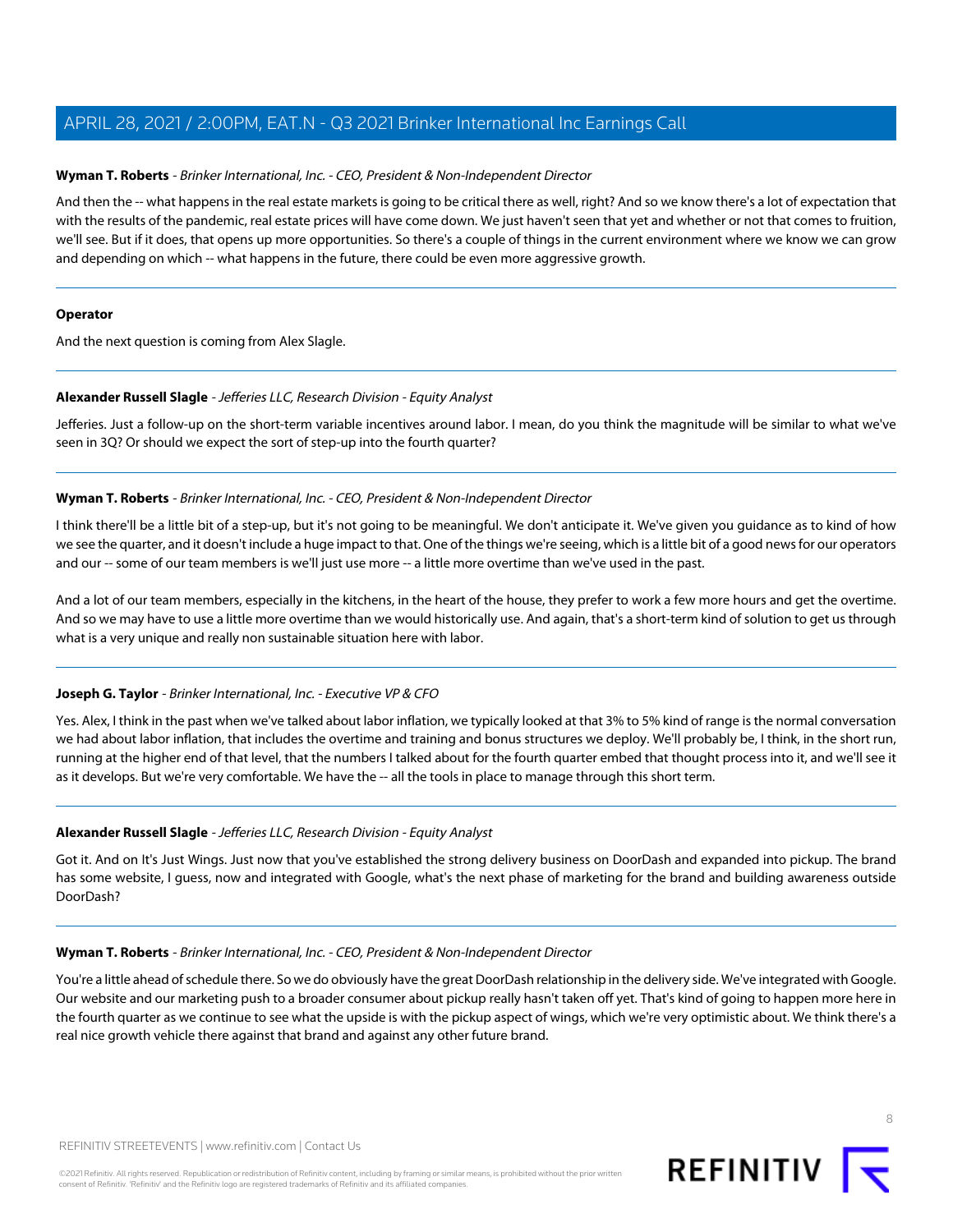So again, a lot of infrastructure work has to go into play to make that happen, and we're almost finished with that. And then we get to push it to the consumer to see how they react, and that's kind of coming.

#### **Operator**

<span id="page-8-0"></span>And the next question is coming from Eric Gonzalez.

#### **Eric Andrew Gonzalez** - KeyBanc Capital Markets Inc., Research Division - Restaurants Analyst

It's KeyBanc. You said you haven't seen any degradation in the off-premise business as capacity restrictions eased. Are we to assume that the digital mix is sustained in that mid-40% range?

#### **Wyman T. Roberts** - Brinker International, Inc. - CEO, President & Non-Independent Director

We have seen some denigration, Eric. I mean we were running in -- obviously, at the peak, we were running at 100%, and we're now much -- we've seen it go from the 40s as restaurant dining rooms get closer to that historic level, it's dropping down in that mid- to low 30s. And so we do see some but we think it's going to stay closer to that 30% range.

Again, if you remember, pre pandemic, we were just starting to push up to 20%. So between everything we're doing and all the different aspects of the business, we're thinking that it will probably stay in that low 30 range as dining rooms get back to full capacity.

#### **Eric Andrew Gonzalez** - KeyBanc Capital Markets Inc., Research Division - Restaurants Analyst

Got it. Then if I can maybe sneak one in about It's Just Wings. I was wondering if you could -- I know you don't like to discuss the sales mix in particular. But maybe if you could speak directionally about how the sales contribution has trended in recent weeks as those dining rooms opened up. And are you seeing anything to suggest that you might need to invest more to support that brand as things normalize?

#### **Joseph G. Taylor** - Brinker International, Inc. - Executive VP & CFO

Yes. Eric, I think again, I think the brand is performing as we expected it to perform. The fourth quarter was the strongest quarter of the 3. I should say, third quarter -- sorry, I just got a lot of 3 fingers just raised in the room. So the third quarter was the strongest quarter as we kind of learned how to use the brand around some of the major sporting events.

But it's trending how we would need it to trend to hit those results as we talked about. I think there's going to be some seasonality as you look at this business as you go throughout a year. And this is probably one -- we expect it to have a little seasonality in the fourth quarter. And I imagine we're going to see that based on the first couple of weeks, but again, right in line with what we need to do to get those targets in.

#### **Wyman T. Roberts** - Brinker International, Inc. - CEO, President & Non-Independent Director

Yes. And when you think about the fact that really not a college football season last year, so we're excited about what the fall will hold for the brand. It's been a really great year of learning around the virtual brands, It's Just Wings and others, around how to market them effectively, about how they play to different audiences and who the target is.

They definitely -- we've experimented and tested several brands now and they all have unique aspects to them. So getting those insights this year has been very helpful. And then obviously, getting our restaurants to execute and operationally locked down so that we're -- as dining rooms pick



 $\circ$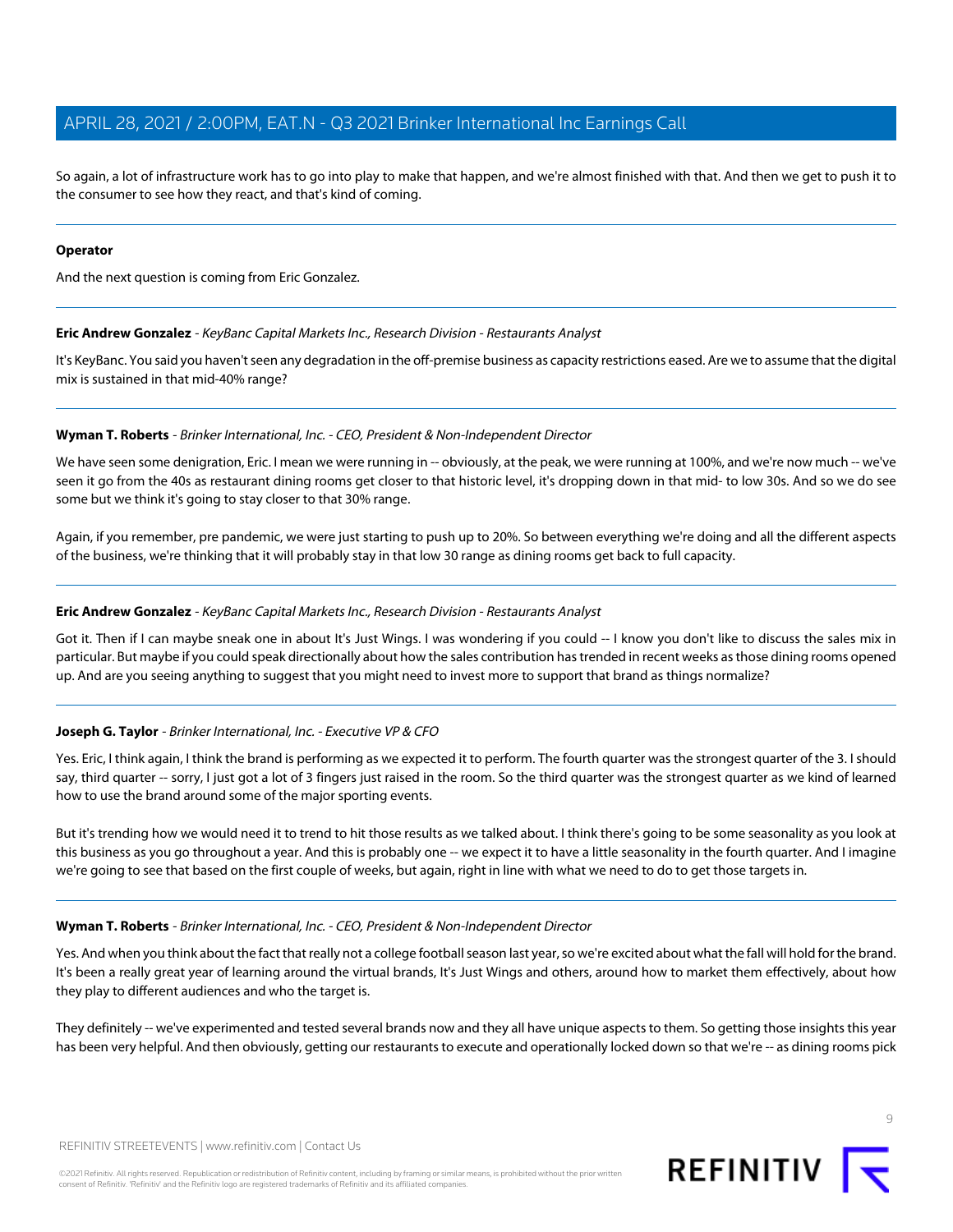back up, the wings business is integrated seamlessly has been hugely important and something we've been very encouraged by how it's all playing out.

#### **Operator**

<span id="page-9-0"></span>And the next question is coming from Dennis Geiger.

#### **Dennis Geiger** - UBS Investment Bank, Research Division - Director and Equity Research Analyst of Restaurants

UBS. Curious if you could share some more thoughts on kind of regional performance, and specifically, what you've seen in off-premise in those markets. Maybe kind of touching on maybe It's Just Wings' performance in those markets as well with the greatest capacity as things have reopened. And Wyman, you just gave some good color, I think, on the -- how off-premise has trended and what you expect, but curious if you could share kind of what you've seen in those regions specifically.

#### **Wyman T. Roberts** - Brinker International, Inc. - CEO, President & Non-Independent Director

Well, I mean, yes, Dennis. By far, the biggest variable to regional performance is still, far and away, restrictions. And so it's all the other things you were wanting to talk about are really insignificant to dining room capacity restrictions. So in states, as Joe mentioned, Michigan, California, Illinois, where we're still seeing some fairly stringent capacity issues, that's what's driving the regionality. In states that have been open more, we're seeing obviously much better performance. And we anticipate as those states see better COVID results and COVID becomes less of an issue, they'll -- their capacity constraints will be lifted and we'll see that same performance. So we're actually very encouraged about the breadth of the recovery when you kind of factor out COVID restraints.

Now specifically, when you think about It's Just Wings, it's not so much a regional, it's almost a market-by-market and sometimes restaurant-by-restaurant. That's what I was talking about. Depending on who the consumer is for a virtual brand really drives (inaudible) area. So there are some regional moves if you were to pull all the way back at the national level. But for the most part, where we see the real interesting learning is at the restaurant-by-restaurant, market-by-market area. And that's what we've kind of started to better understand. So -- and then with regard to delivery and takeout, again, broad-based, nationally pulling kind of similarly.

#### **Dennis Geiger** - UBS Investment Bank, Research Division - Director and Equity Research Analyst of Restaurants

Great. And maybe if I could, just one more, Wyman. Curious, your thought and given your perspective on kind of industry supply, how you think this plays out going forward and ultimately how you -- the brands benefit from that. I'm not sure if you've seen any kind of discernible benefit yet from supply coming in. But overall, kind of how you think this benefits you from a market share gain perspective going forward, recognizing it might be a little early to make that call.

#### **Joseph G. Taylor** - Brinker International, Inc. - Executive VP & CFO

And really dealing with closures is what I think you're...

#### **Wyman T. Roberts** - Brinker International, Inc. - CEO, President & Non-Independent Director

Yes, you're talking about a number of restaurants?

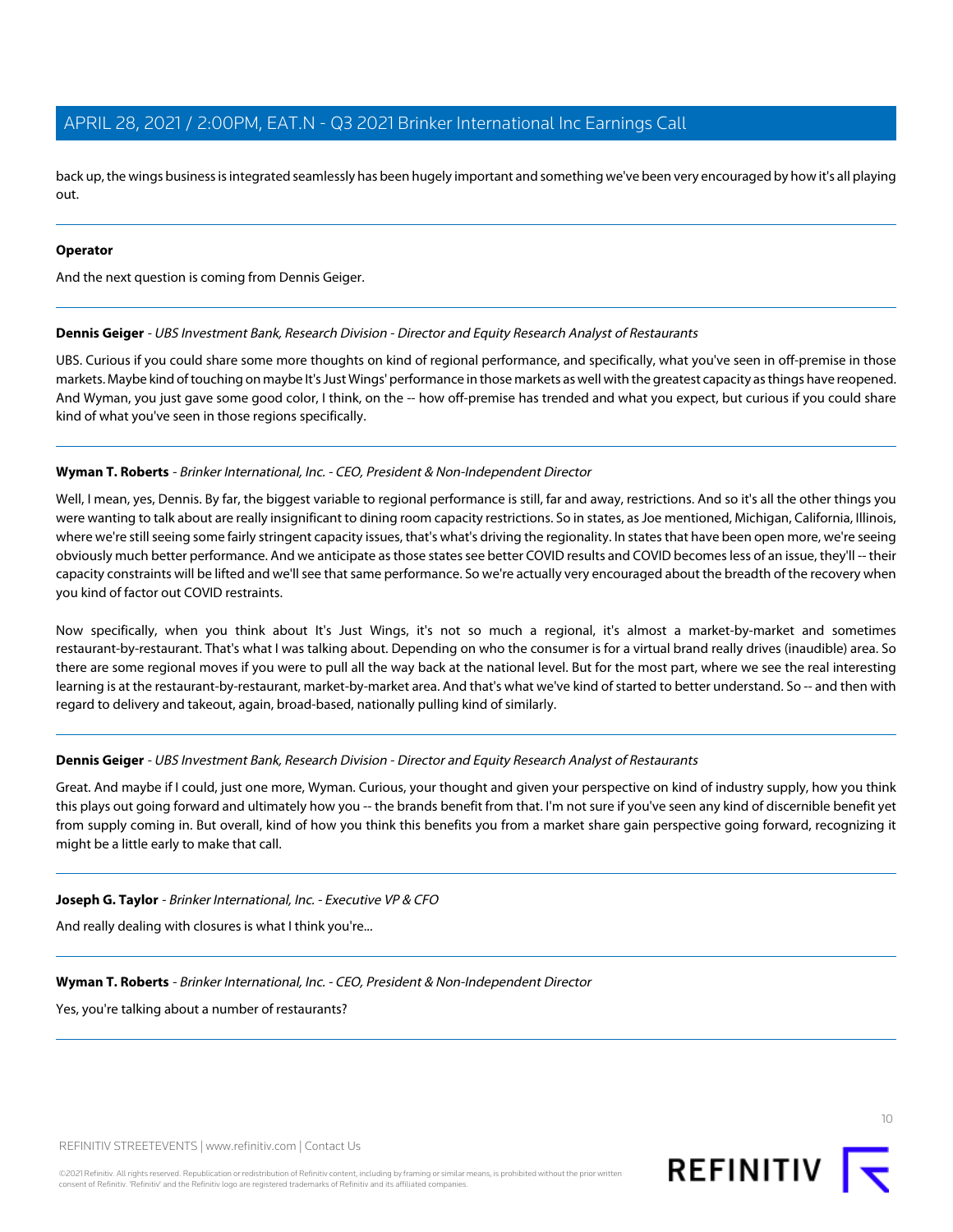## **Dennis Geiger** - UBS Investment Bank, Research Division - Director and Equity Research Analyst of Restaurants

Yes.

#### **Wyman T. Roberts** - Brinker International, Inc. - CEO, President & Non-Independent Director

Okay, sure. So we don't have -- I don't -- we're not out there tracking the number of restaurants that are opened now versus prior year. Obviously, there's -- the number has been estimated somewhere in that 5% to 15% range. I think in most of our trade areas, it's probably on the lower end. I think you're going to see a significant restructuring in major metropolitan areas, obviously in the New York cities and the Chicagos.

How quickly they come back will be very interesting. There's a lot of stimulus, there's a lot of interest and so that -- but that doesn't really impact our business as much. So we're not really counting, if you will, on a great tailwind. We're seeing what we see today. We think that's projectable out into the near future. And we'll see what happens with regard to competition, if you will, as we get past COVID and things get to be more normal.

#### **Joseph G. Taylor** - Brinker International, Inc. - Executive VP & CFO

I think, Dennis, one thing anecdotally we are seeing on the development side of the equation, as we cast that net wider, is more and more opportunities of looking at sites that are closed restaurants from other brands. So we're seeing that at a higher rate than we've seen in the past, so another data point there to look at.

#### **Operator**

<span id="page-10-0"></span>And the next question is coming from Jared Garber.

#### **Jared Garber** - Goldman Sachs Group, Inc., Research Division - Business Analyst

Goldman Sachs. Can you give a little bit more color on the \$20 million tech investments that you mentioned earlier and how you see that flowing through, whether that's in-store technology or more sort of mobile or website technology? And then also on the new unit opens that you talked about, any color on maybe the shifting in asset design, especially as it relates to potentially supporting these digital brands through the Chili's kitchens?

#### **Wyman T. Roberts** - Brinker International, Inc. - CEO, President & Non-Independent Director

Jared, I'm not going to walk you through the detailed breakdown of it. But I will tell you just one example of some of the things we're excited about or one of the things we're excited about with technology spend, and that's the rollout of our handheld devices across the country. So again, we've been working on a handheld solution for multiple years. It's been employed in over 100 restaurants. But it wasn't quite ready, and so we've done a lot of work and we've invested a lot of time and energy and capital into getting it right.

And we now feel like we do have that right and solved with -- and so we'll roll that technology out across the system. And that's going to do a couple of things, first, we think provide a better guest experience. It also allows us to run more efficient restaurants in the front of the house. It will make more money. So that's a great tech investment that we will roll out here in the next fiscal year. And that's just one example of what goes into that \$20 million bucket.

#### **Joseph G. Taylor** - Brinker International, Inc. - Executive VP & CFO

Yes. One thing I would add to that, too, Jared, because I think it's important to understand, that's not a one-time unique investment. That's -- you can pretty much think of that as a run rate from a capital investment standpoint. One of the -- and I think the market-leading advantages we've

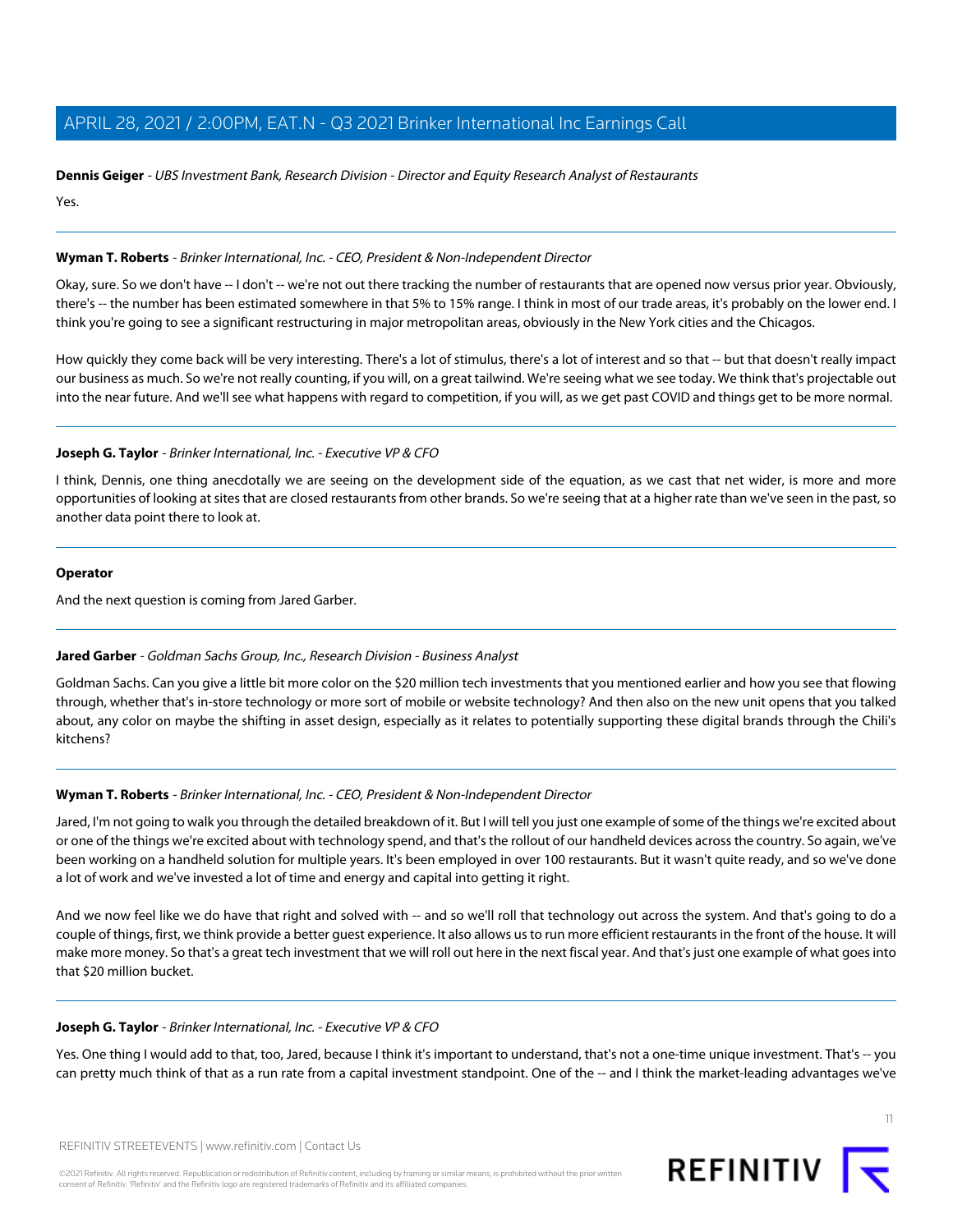developed is because we've been very consistent on that level of investment into technology really now for a number of years. So it's building on a base that I think is outpacing many in the industry and giving us that competitive advantage.

And also supporting that, that's the capital spend. Supporting that is an infrastructure spend that is even at a higher level that is making sure we have the development capabilities and the innovation to support things like our apps and our websites and our connectivity. And so it's a -technology is just a key component of how we approach the business, and those spends are embedded into our base and our thinking going forward.

#### **Operator**

<span id="page-11-0"></span>And the next question is coming from Sara Senatore.

#### **Sara Harkavy Senatore** - Sanford C. Bernstein & Co., LLC., Research Division - Senior Research Analyst

Bernstein. I wanted to ask a bit about the virtual brands and maybe the competitive set there. I think it was interesting to see a lot of restaurants maybe follow you into that virtual market, utilize excess capacity and, in many cases, I think we're seeing fairly similar menu offerings. So I guess, one, could you just talk a bit about the competitive environment there and to the extent to which that informs how you're thinking about growth?

And then two, if -- whether you think that use case and that those menu items have benefited from pandemic-related dine-in -- or, rather at-home dining similar to maybe what we've seen in pizza just insofar as we think about as people leave their homes, again, some of these -- I think some of the food categories are probably going to see different dynamics, headwinds versus tailwinds. And wings in particular seems like one that's benefited.

#### **Wyman T. Roberts** - Brinker International, Inc. - CEO, President & Non-Independent Director

Sure. Great question, Sara. I think the -- there's 2 things, right, that kind of boldness, if you will, around a virtual brand strategy. One is it really is about scale and being able to do large numbers. It's about how many locations can you put out there. And with 1,200 restaurants in the U.S., we're able to kind of meet that criteria. And so yes, there's a lot of people doing it, but not a lot of people with scale and so they don't really impact you very much.

And then operationally, just getting it right and positioning a brand is not easy. And so a lot of people can throw stuff out on the Internet or put it on a website for a delivery company, but then to execute it right to price it, to have a value proposition that's really compelling, I mean we think our positioning in the wings business is very strong. And we can do that. And then when you consider our scale to buy and source product and all the things we bring to the table, it just gives us competitive advantage.

So I'm not too worried about people coming in. And I think the thing that doesn't get talked about the most, it's probably the most important is what's it doing to your base business? And are you able to pull this off? And I've seen examples of people throwing maybe 3 or 4 virtual brands in [wings] and it's just very, very hard for me to imagine how that executes from an operational standpoint. As they -- and sometimes as they talk about simplifying their menu and their base concept, it's like that, they just -- they just don't kind of go together. So you have to be very diligent about all of that to make it work both from a brand standpoint and from a consumer perspective.

So that's kind of how we see it. I think there's going to be some winners and losers. With regard to the product and is it just being kind of artificially pumped because of the pandemic, we don't think so. We think the wings business for -- as an example, is a strong baseline business. And we don't think we're going to see significant deterioration as we go back to more normal levels of restaurant operations and some of our other concepts, we think you're probably going to see even more support than that. So we don't think we've gotten into anything that's too trendy, if you will, based on the pandemic.

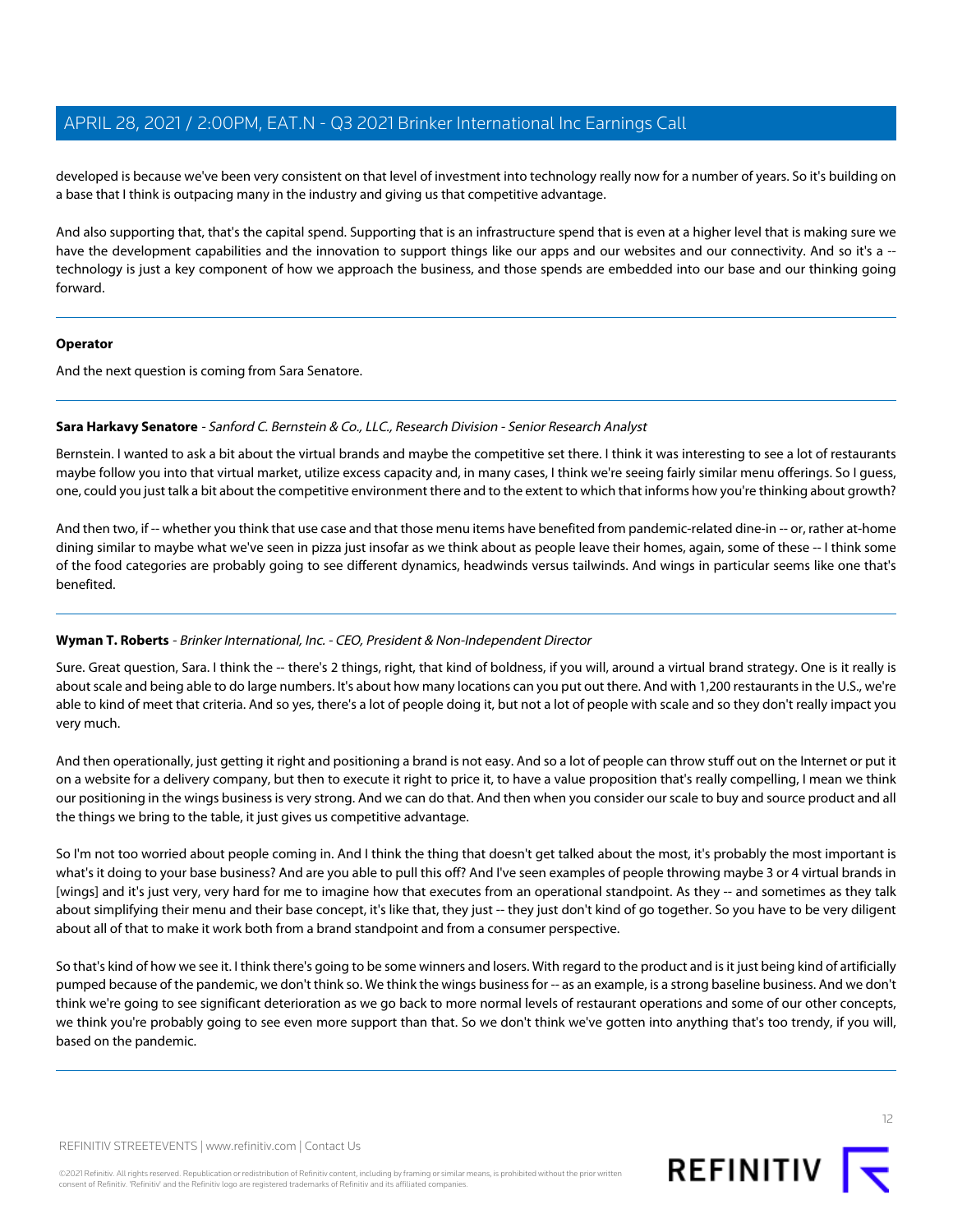#### **Operator**

And the next question is coming from Greg Badishkanian.

#### <span id="page-12-0"></span>**Frederick Charles Wightman** - Wolfe Research, LLC - Research Analyst

Sure thing. From Wolfe Research. It's actually Fred Wightman on for Greg. In the release, you guys mentioned that you're meaningfully above 2019 levels for sales and traffic. So I'm wondering if you could just give some context for that 10% quarter-to-date Chili's comp that you highlighted? And maybe just touch on how you think traffic and check are going to progress over the next few quarters here?

#### **Joseph G. Taylor** - Brinker International, Inc. - Executive VP & CFO

Yes, Fred. Currently, it's traffic-driven, and it's -- and that's by design. I mean we're really leaning in to make this a traffic story. It has consistently been a traffic story for over the last year really in going back really 2 years before that. So that's why we're being very diligent and disciplined around pricing.

Now clearly, you have a mix situation over the course of the last year with restaurant capacity shutdown. So you're not -- you haven't seen the alcoholic beverages, the apps, the desserts, things of that nature. Now as you start to reopen restaurants, we think there is going to be a nice opportunity year-over-year on the mix side of the equation. The -- so I think that will be some incremental opportunity that flows back in. But what we're most gratified by is if you looked at the traffic numbers, they line up very, very tightly with those comp numbers we gave you. So it is a traffic-driven story. And I think that will continue kind of as we move forward.

#### **Frederick Charles Wightman** - Wolfe Research, LLC - Research Analyst

Perfect. And then you guys had alluded to some uncertainty on the event side at Maggiano's, which makes sense. But is the holiday season sort of the line in the sand or your best guess for when that could normalize? Are there any sort of market level indicators that suggest that could come back sooner than the holiday season? Anything would be super helpful.

#### **Wyman T. Roberts** - Brinker International, Inc. - CEO, President & Non-Independent Director

Well, I mean, I think the CDC came out with some new guidelines maybe as recently as yesterday around vaccinations and people that have been vaccinated and their ability to congregate in larger numbers without math. And so you're really -- we're very encouraged again by, first, the overall impact that vaccinations is having on the country and allowing people to move more freely. And we anticipate that as more people get vaccinated, that this will improve and people will not only be allowed to but feel more comfortable gathering.

And we're seeing that. You're seeing that in the travel industry. You're starting to see this process move its way through. And I think as you start -if you will, ticking off, okay, well, what would be the next thing that would kind of open up sporting events? And then social gatherings are going to be very high at that -- on the top of that list. So we just anticipate that happening really organically with all the improvements that are happening through the vaccination process. And then corporate will kind of follow after that.

So I think, again, we're not predicting, but if you continue this positive trend with vaccinations, I think by the end of the year, towards the end of the year and the holiday season, we could be in a very nice place and people will -- could feel very comfortable gathering again.

#### **Operator**

And the next question is coming from Chris O'Cull.

REFINITIV STREETEVENTS | [www.refinitiv.com](https://www.refinitiv.com/) | [Contact Us](https://www.refinitiv.com/en/contact-us)

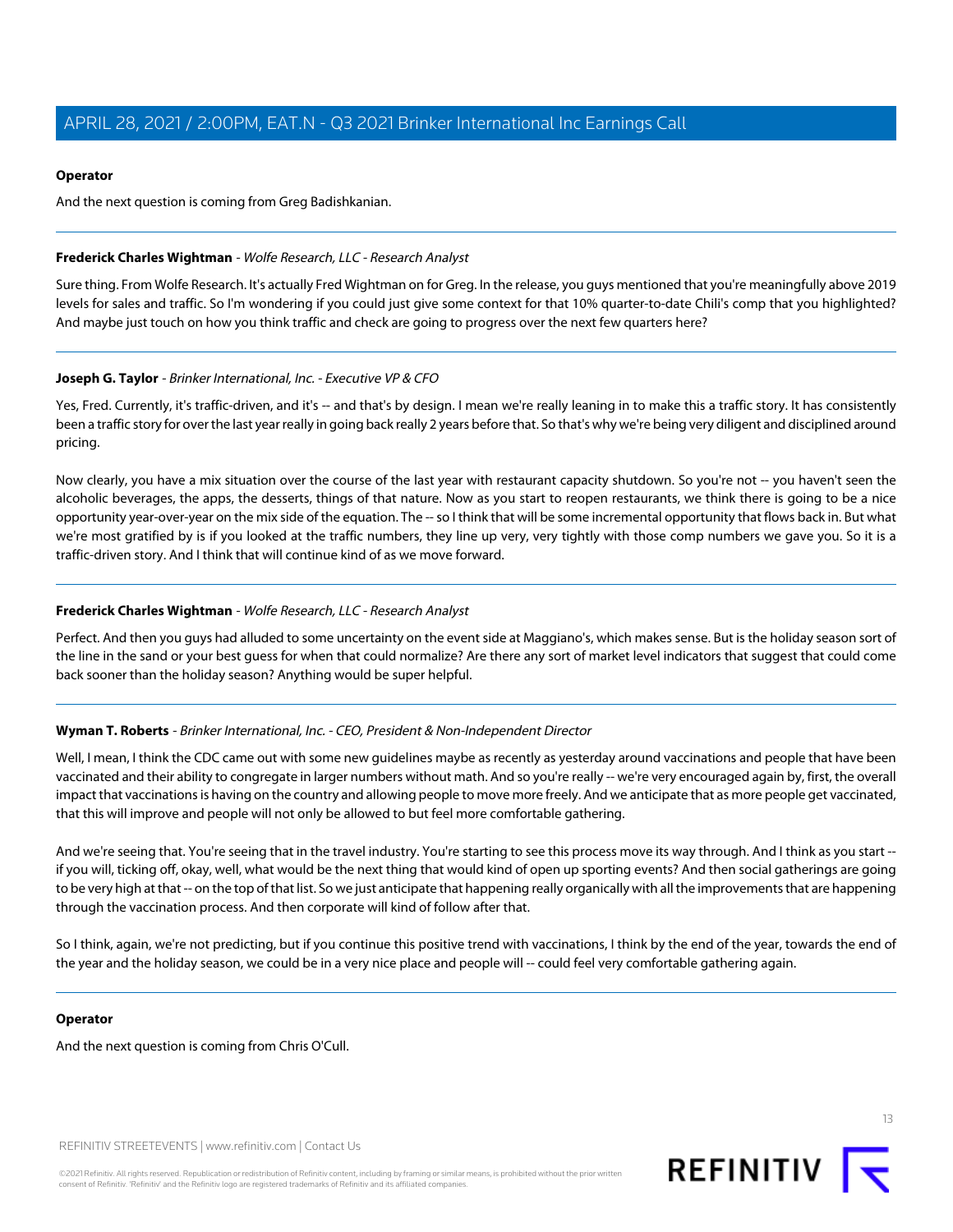#### <span id="page-13-0"></span>**Christopher Thomas O'Cull** - Stifel, Nicolaus & Company, Incorporated, Research Division - MD

It's Stifel. One, are you seeing It's Just Wings growth rate level off, maybe period to period? Or are there any indications you could see significant growth over the \$150 million into next year?

#### **Wyman T. Roberts** - Brinker International, Inc. - CEO, President & Non-Independent Director

Yes. I think our -- again, we've talked about it a couple of times. The idea that takeout on that brand, what could the takeout business be? How -what potential do we have when we start to build the brand outside of just the delivery channel that we have today? Again, don't know exactly. We're going to find out here in the very near future. But we just know just in general, consumers take out more than they deliver.

So we have to build the brand's awareness and that's going to take a little bit of work. But if you were to just kind of use historic ratios, you'd be pretty encouraged that, hey, a pickup business or a takeout business for this brand could do very well. And so we're excited. That will be the lessons that we learn here in the next couple of months as to how hard is that, how heavy a lift is that to get the brand awareness up and what kind of response do we get.

So that's -- we're already having -- I mean, again, we're already having people every day in every restaurant come and pick up [each day]. The numbers are fairly small now because we're not pushing our own website and an aggressive marketing plan, but we'll start to test that. So that's where we see the biggest opportunity.

But we also know, again, this was a year of learning around the marketing. And so as we start to better understand how this was our first season of sports, and it's a very sports-oriented product. And so we'll get smarter about, okay, here's how we better market or more effectively market against the various seasons as they come around. And we're also now very much aware of where our markets that do well versus those that are a little softer. So all of that learning comes into play in terms of how do you grow the business going forward.

#### **Christopher Thomas O'Cull** - Stifel, Nicolaus & Company, Incorporated, Research Division - MD

Do you anticipate being aggressive with the marketing efforts to build awareness? Or do you think this is something you need to build gradually over time because it could be -- you can make the operations a little more complex?

#### **Wyman T. Roberts** - Brinker International, Inc. - CEO, President & Non-Independent Director

Yes. I think we've got -- we feel very comfortable about our ability to execute wings in the restaurant at high volumes. Again, I mean, gone through our first Super Bowl. We know there's a lot of capacity and capabilities in our restaurants to execute this brand at a high level of sales. And when you say aggressive, I think we're going to be very targeted and very -- so -- and we will address -- but you're not going to see a national ad campaign -- you're not going to see a TV ad with It's Just Wings on it on national television. We're going to be very targeted in our approach to knowing how to connect and talk to these consumers.

#### **Operator**

And the next question is coming from Brian Vaccaro.

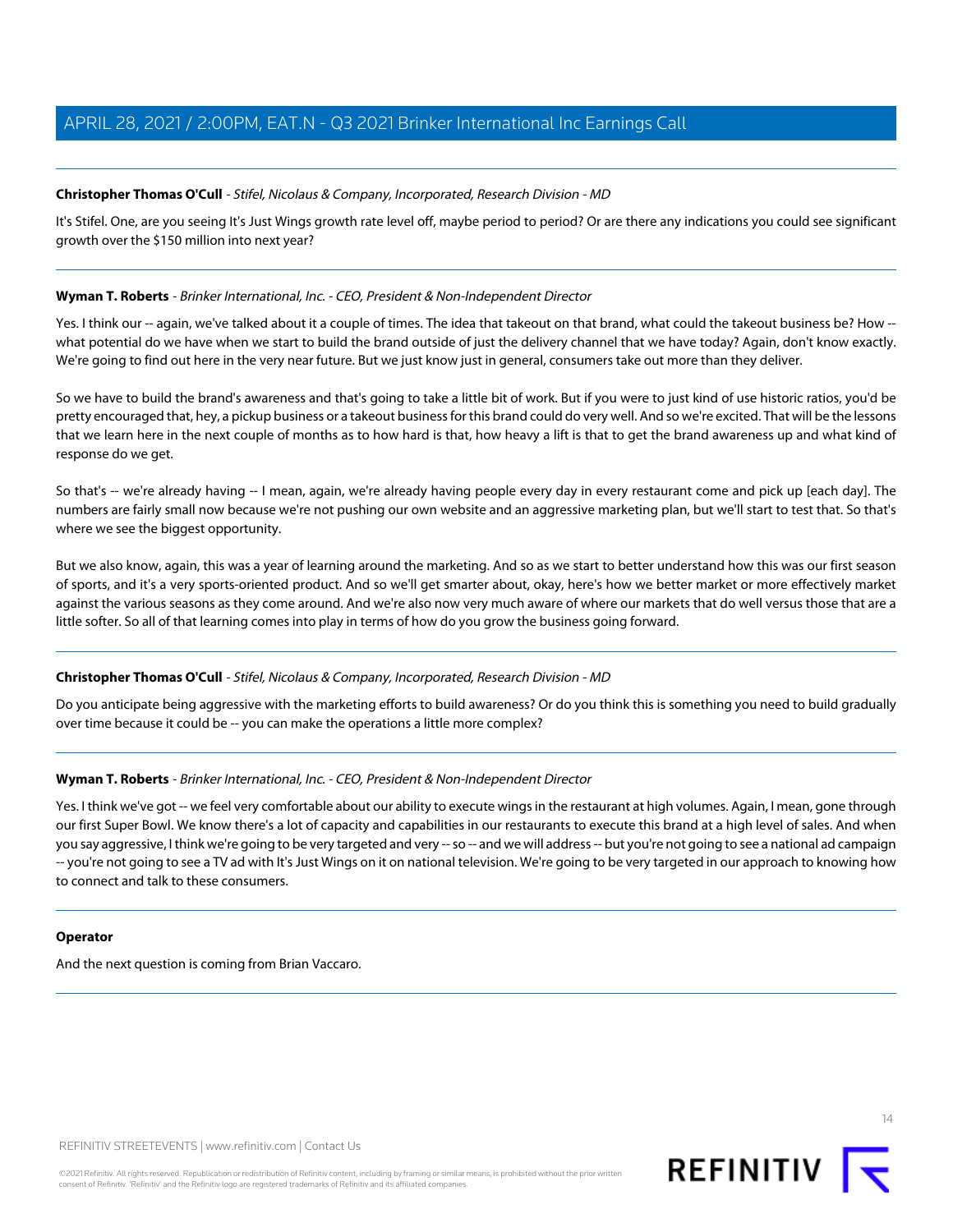#### <span id="page-14-0"></span>**Brian Michael Vaccaro** - Raymond James & Associates, Inc., Research Division - VP

Raymond James. Wanted to circle back just on the recent sales trends, and I appreciate the monthly comps you provided versus '19. But Joe, could you help us translate that a bit into average weekly sales? We don't have monthly AWS back in '19, so I was just hoping you could level set where quarter-to-date average weekly sales dollars are for each brand.

#### **Joseph G. Taylor** - Brinker International, Inc. - Executive VP & CFO

We're getting -- when you look at average weekly sales, again, and then comparing it to '19, as you said, you have a -- some different deltas there. You don't have the Midwest in '19, which we have in our current levels. And of course, wings is in our current levels and didn't exist in '19. So we've been running very consistently up in those mid- to upper 60s for the Chili's brand. And then you can layer on for Maggiano's, you're running in the \$5 million to \$6 million level kind of on a weekly basis.

The nice thing is, as I mentioned in the script, is coming out of Uri, the storm, and you start to then build into March, you saw these weekly average sales moving north. I mentioned the record levels we hit in March. You obviously had stimulus dollars flowing in kind of in that mid-March time frame. But we've seen a very consistent maintenance of those levels in April.

#### **Wyman T. Roberts** - Brinker International, Inc. - CEO, President & Non-Independent Director

But seasonally, Brian, these are our biggest months. So if you're just looking at average weekly sales volumes for Chili's, obviously, Maggiano's has big months in the holidays, but for Chili's, the spring are our biggest months. And so we're seeing some absolute high volumes and we weren't -and we're wrapping on those.

#### **Joseph G. Taylor** - Brinker International, Inc. - Executive VP & CFO

And again, that's probably -- and again, you're looking at an overall system that's probably running, on average, in the high 70s from a capacity standpoint compared to that time frame that you're looking at. So again, when you think about California, 10% of the market and significant markets in places like Illinois and New Jersey and some of the Upper Midwest states that are not carrying those levels yet, we're comfortable they will. There's upside to that.

#### **Wyman T. Roberts** - Brinker International, Inc. - CEO, President & Non-Independent Director

The other thing we can see, Brian, it gives us a -- well, when you just -- again, it kind of builds off what Joe was just saying about the constraints. So we are still constrained in our dining rooms. Our weekend volumes are still being hampered. So we're seeing stronger F '19 builds, if you will, weekday because we don't have as much capacity constraints because those are some of the lower volume dayparts and weak parts.

When you get to the weekend where the capacity comes in, you're still being constrained. And so as the constraints get released, we'll see bigger and better numbers, again, across the system but especially in those states that are most constrained, California, Illinois, Michigan.

#### **Brian Michael Vaccaro** - Raymond James & Associates, Inc., Research Division - VP

That's great. And I guess parlaying that a little bit into your fiscal 4Q guide, it would seem to embed -- correct me if I'm wrong, but it would seem to embed perhaps a little lower AWS volume than that at Chili's, say, for your fiscal 4Q guide.

Is there a degree of seasonality we should be mindful of as we think about May and June? We can obviously see it on a quarterly basis. First half of your fiscal year is usually higher than the second half. But is there a degree of seasonality there or just perhaps broader conservatism as you set the 4Q guide as we see how stimulus rolls off, et cetera, et cetera? Or just wondering how you framed kind of that fiscal 4Q guide a little bit.

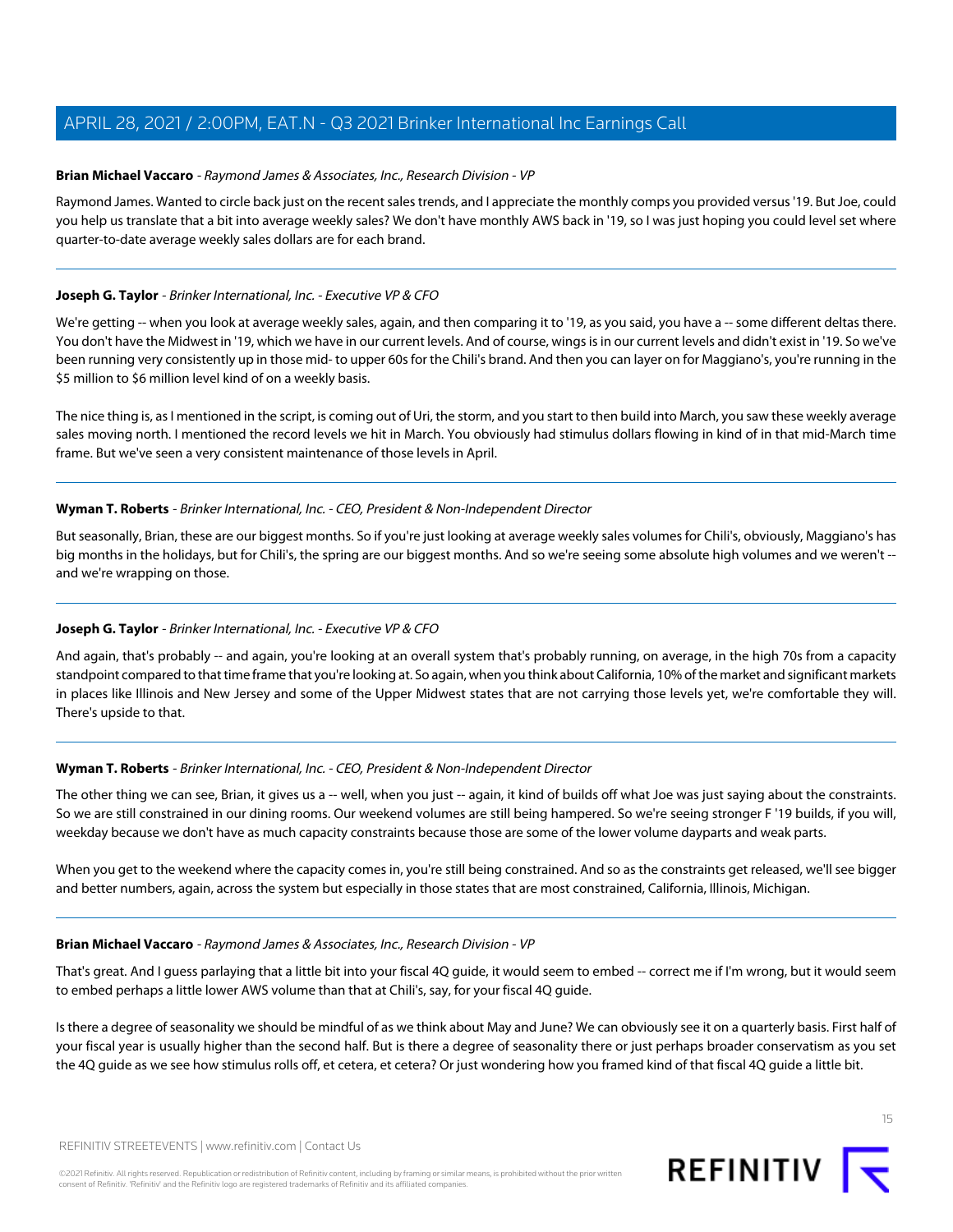#### **Wyman T. Roberts** - Brinker International, Inc. - CEO, President & Non-Independent Director

I don't think there's significant on either of those fronts. I mean we're pretty much kind of projecting similar kind of trends that we've seen in April through the rest of the quarter, as Joe kind of mentioned. And the absolute levels are in the ballpark of what we've just been talking about.

#### **Brian Michael Vaccaro** - Raymond James & Associates, Inc., Research Division - VP

Great. And on the effective capacity, thank you for that, I think you said upper 70s at Chili's. What does that look like in markets like Florida and Texas? Are you able to get back closer to 100% or is there a natural ceiling with social distancing and other considerations in place?

#### **Joseph G. Taylor** - Brinker International, Inc. - Executive VP & CFO

You definitely see it in different markets. There -- we have markets that are back above 100%. We have market -- we have a number of markets sitting in the 90s. That kind of goes -- as you get reopened, you tend to see it move into the 70s then progressing to 90s as people get more comfortable. I think vaccines is driving a lot of that progression.

#### **Wyman T. Roberts** - Brinker International, Inc. - CEO, President & Non-Independent Director

Hard to get to 100% though without fully open. I mean -- and no one's fully open. We're not fully open. Even if they say they're fully open, we're still doing some social distancing and we're still wearing masks. So until it gets quite open, back to, hey, there are no restrictions and everyone's comfortable, there will be some constraints. I mean it's hard, hard to get to that 80%, 90% and then the takeout business is covering a bit. To get all the way back to 100% because then you got those weekends volumes that you've got to -- where you need every seat, that will be a bigger challenge. But we're optimistic that, that's going to happen fairly soon. And the -- yes, go ahead.

#### **Brian Michael Vaccaro** - Raymond James & Associates, Inc., Research Division - VP

I'm sorry, sorry to interrupt you there. Yes, last one I wanted to just touch on the tightness in the labor market. If you have it handy, where does your employee count stand at the end of the fiscal third quarter? And could you frame how many employees you think you need to hire to catch up to sales? And then maybe wrap it up into the fourth quarter. Could you ballpark kind of the onetime hiring and training costs or elevated training costs that you've embedded in your 4Q guide?

#### **Joseph G. Taylor** - Brinker International, Inc. - Executive VP & CFO

Yes, Brian, we can probably follow back up with some of those specific numbers. I don't have those team number levels. Again, we've maintained a level of staffing throughout this. It is a good starting point, we're hiring consistently really in the 5,000 per team member per month kind of which is a little bit higher than you would typically see, again, a lot of that driven by the reopening trade as you come back in line. So as it relates to those specific cost numbers, that's getting a little into the weeds.

#### **Operator**

And the next question is coming from John Ivankoe.

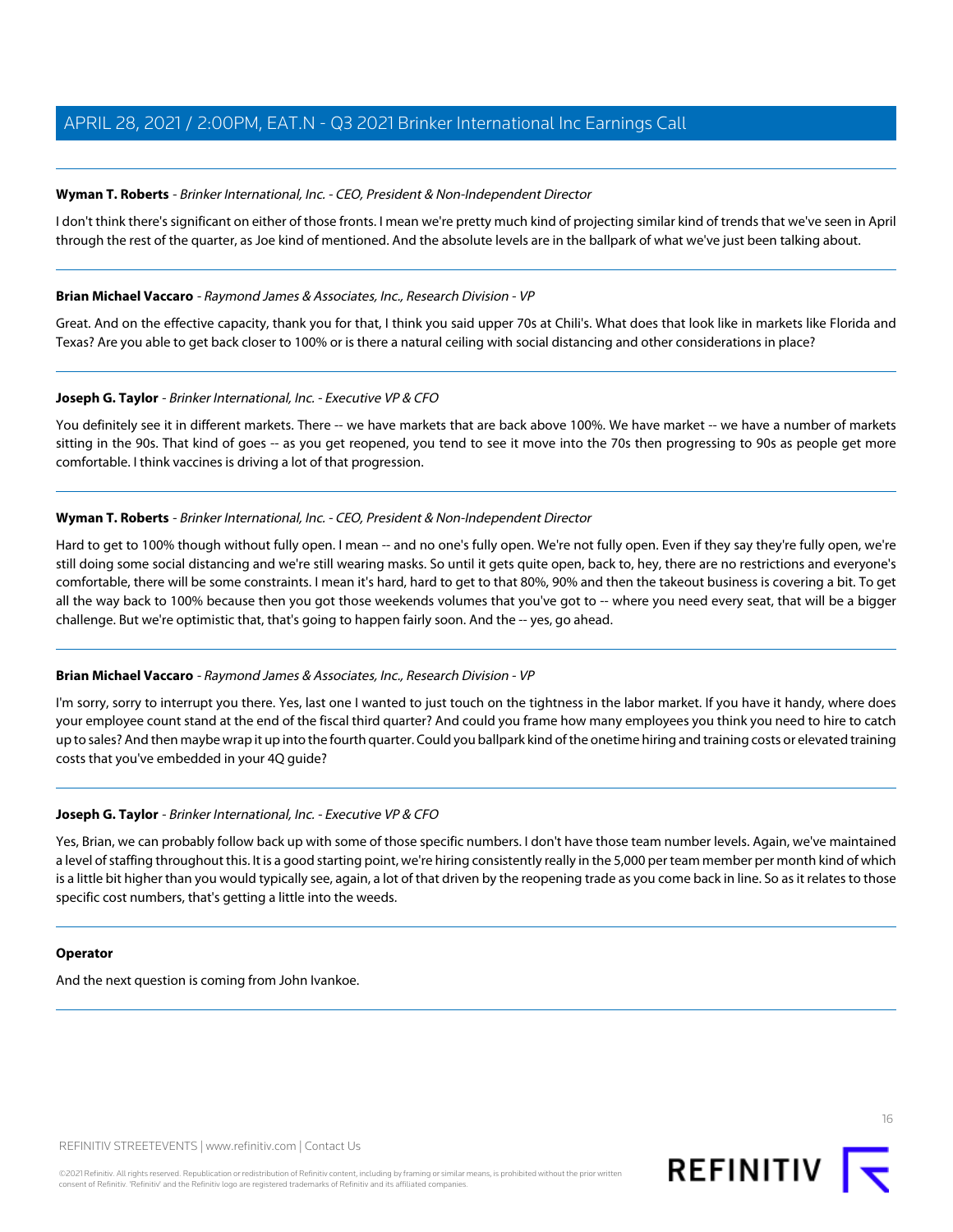#### <span id="page-16-0"></span>**John William Ivankoe** - JPMorgan Chase & Co, Research Division - Senior Restaurant Analyst

At JPMorgan. Maybe a little bit on that last question. With labor costs running at the higher end of 3% to 5% and obviously, the stimulus and just money in general that's in the economy, what is your thought on menu pricing? Might we expect a significantly above-average menu pricing year at least over the next 12 months? And then I have a follow-up as well.

#### **Wyman T. Roberts** - Brinker International, Inc. - CEO, President & Non-Independent Director

John Ivankoe, good to see you or good to hear you. We are -- again, with regard to any of the pressures that we're anticipating. The good news is for a lot of our cost structure, it's locked down, right? So especially on the cost of sales side and the commodity side, we're feeling pretty good. We've got a good line of sight and we've got some fairly good costs locked down.

So then your -- the labor issue that you're talking about could put a little pressure on it. As Joe said, we're talking to maybe 3% to 5% is what we're dealing with. We know we like to price in that 1% to 1.5%. But again, if anyone's got pricing powder, if you will, that's kept dry, it's us. We haven't priced at all. If you look at our differences between us and the industry on sales versus traffic, we've been playing the traffic game, and we've been really kind of significantly outperforming and working on the traffic piece and keeping our pricing powder dry.

And so if we need to go a little more aggressive to a pricing situation, we think we can. Again, it's our last option. Frankly, we like to keep the restaurants busy. We like to give guests great value propositions. And so -- but we feel comfortable that if this thing were to play itself out a little longer than we think it will or be a little more difficult to manage, that we have more pricing flexibility in our -- and we absolutely have more than, I think, a lot of other people do.

#### **John William Ivankoe** - JPMorgan Chase & Co, Research Division - Senior Restaurant Analyst

Makes sense. There might be an expectation for higher prices from the consumer, so it will be interesting to see how that plays out. And...

#### **Wyman T. Roberts** - Brinker International, Inc. - CEO, President & Non-Independent Director

Well, they're seeing that, John. And they're not -- and they're -- I think that one of the things you have to -- there's -- the consumer sentiment during the pandemic was -- the consumer was fairly lenient during the pandemic on pricing. I think as things go back to normal, there were 2 things that they kind of gave permission to: one was pricing and one was selection. And a lot of people took price and cut options.

And consumers kind of understood it. There was a pandemic. There was all this -- but I think in the future, they're not going to just kind of like carry those -- those are things I don't think they carry forward. I think they're going to want convenience and everything else, but I don't think they're going to just say, "Oh well, it's okay that you've overpriced and cut my selection." And we didn't do either of those things. So that's why we're -- we feel really good about where we're positioned.

#### **John William Ivankoe** - JPMorgan Chase & Co, Research Division - Senior Restaurant Analyst

Understood. And the second part of the question and you touched on it was regards to cost of sales. And whether it's a base commodity or it's shipping costs or what have you, including labor that exists, a driver in the warehouse side, all the things that we're reading about, there does seem to be some underlying COGS pressure that is coming, if not necessarily for you in the very near term because of contracts, it might be, I don't know, 6 or 12 or 18 months away, depending on what your contracts are. Could you kind of look forward a little bit beyond the fourth quarter and kind of talk about the COGS environment, maybe highlight some of the more major commodities to make us comfortable with your fiscal '22 exposure?

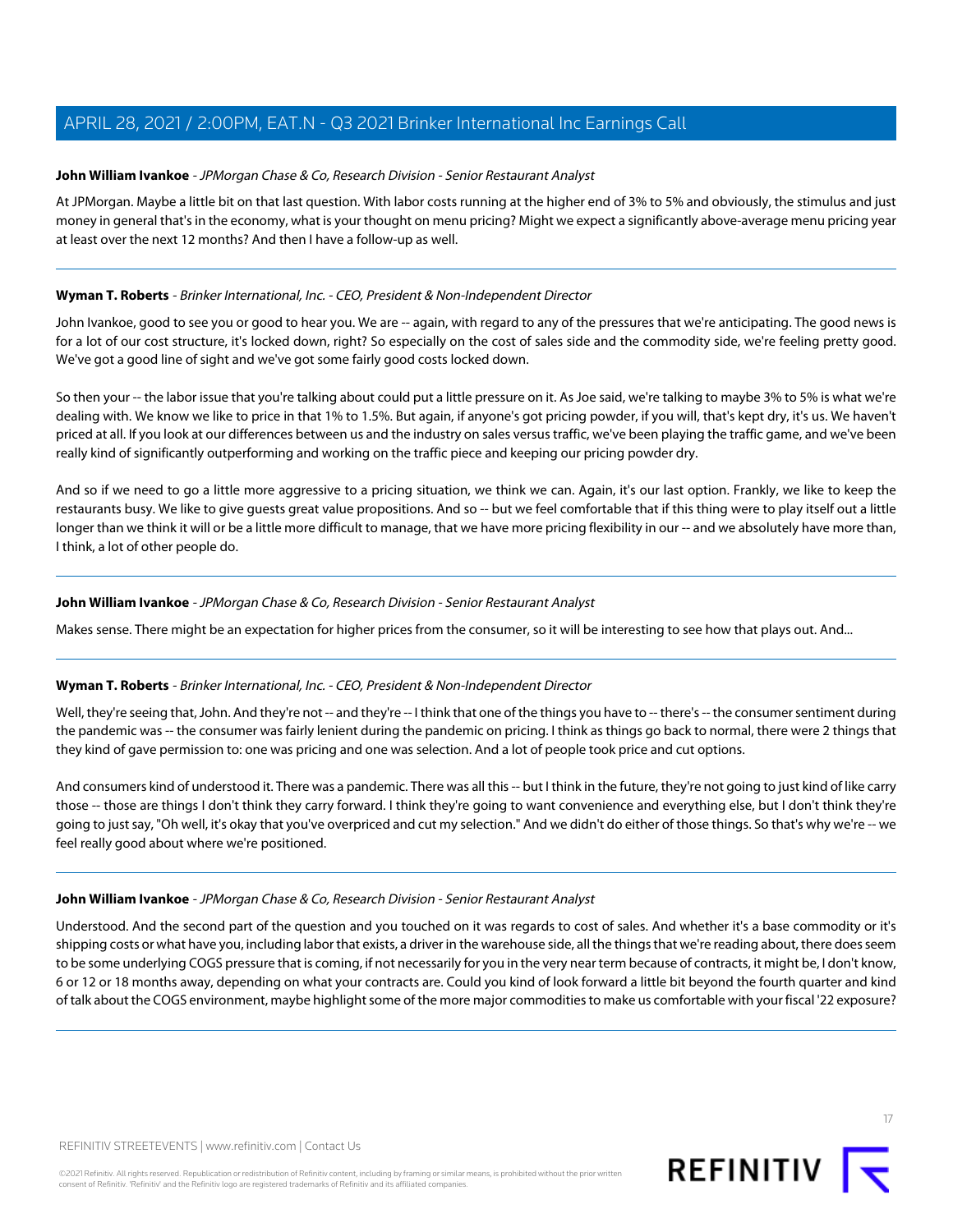#### **Joseph G. Taylor** - Brinker International, Inc. - Executive VP & CFO

Yes, John, again, I do think there are some pressures that are existing out there. The commentary around those spot pressures is what you typically will see out there, doesn't come into play, as you say, in the next couple of quarters because of the contracting positions we've built. So we are protected really across all of our major commodity components for the rest of this fiscal year.

And then you build a lot of protections into the proteins and things of that nature as you get through the calendar year and even out into the beginnings of calendar '22. I mean there are -- their distribution channels are still unwinding and those do have impacts from time to time. Again, the nationwide distribution channels that we've established and the relationships we have with those broadline -- mainline carriers are very solid and are in place and are delivering for the restaurants.

So again, scale matters and support systems matter in this case. And we have just an excellent supply chain group, particularly when it comes to the logistical side of the equation. So it can be an all hands on deck, experience is different time to time, but we're working through all of those issues and are not seeing the broad-based disruptions that you hear about from some folks. So really pleased with the way that they're performing there. But -- and again, that supply chain will sort itself out. I think the disruptions are sporadic more than systemic and will correct themselves as they kind of move forward.

#### **Wyman T. Roberts** - Brinker International, Inc. - CEO, President & Non-Independent Director

Yes. I think, John, two other things you got to remember with us. Well, first, the distribution issues are really, again, more market-based and not national, and the team is doing a good job to deal with those market-based issues. And then the beauty of -- especially the Chili's menu is broad-based use of proteins, very flexible and a lot of chicken breast. And again, the commodity market looks fairly good. Looks like it's going to be another good year. It doesn't look like -- the grain harvest looks solid. So those are the things that typically would get you concerned about the longer term.

If we're looking out into the future, the things that drive commodity costs longer term tend to be droughts. And it's looking like it's going to be a good harvest. And so those things bode well. And then we'll get through some of these labor issues better than most.

#### <span id="page-17-0"></span>**Operator**

And the next question is coming from Jeffrey Bernstein.

#### **Jeffrey Andrew Bernstein** - Barclays Bank PLC, Research Division - Director & Senior Equity Research Analyst

From Barclays. Just following up on some earlier comments. Wyman, you mentioned that your goal would be, from an off-premise perspective, to hold on, I guess, maybe in the low 30% range versus your pre pandemic of 20%. So clearly, that's a healthy 10% incrementality if you believe it's incremental to your in-store.

So I'm just wondering if that was to play out in terms of that 10% incremental sales. How do you think about that in terms of the margin outlook? It would seem like even before COVID, obviously getting 10% more sales would help you leverage your fixed costs and give you a better margin. But through COVID, it seems like everyone's talking about doing more with less and being more efficient. So where do you see that incremental sales flowing through from a maybe margin upside perspective, whether it's relative to historical highs or however you think about that incrementality? And then I had one follow-up.

#### **Wyman T. Roberts** - Brinker International, Inc. - CEO, President & Non-Independent Director

Yes, Jeff, great question. I do think that's kind of center to our organic growth story, right? It's this -- the leverage that we get through higher sales, a lot of that higher sales are going to be coming through off-premise. And it's a combination, it delivers great margins in and of itself, and then it

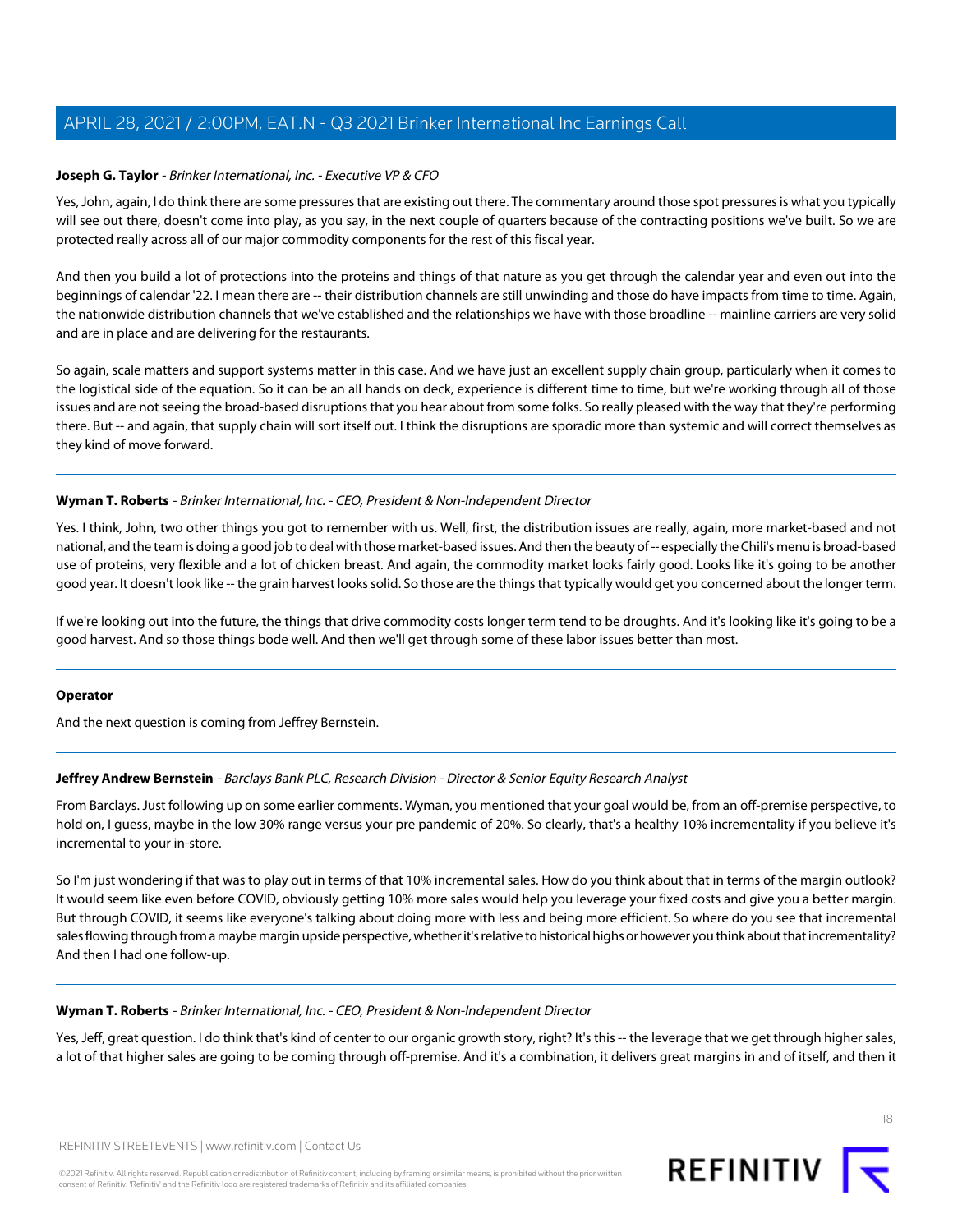also allows us to leverage the fixed costs and grow the margins from that aspect as well. Without getting specific to what the numbers are, that's the strategy, and we're very excited about it and it's playing itself out as we would expect.

We're also not just counting on that. We're also, as you've mentioned, as others have said, there are other things we've evaluated aggressively to rethink, to make sure that we're as efficient as possible while we support our restaurant operators to deliver great guest experiences. And some of those things are proving to be sustainable as we get back to kind of more historic levels of dining and traffic, and that's encouraging.

#### **Jeffrey Andrew Bernstein** - Barclays Bank PLC, Research Division - Director & Senior Equity Research Analyst

Got it. And then just from a cost perspective, maybe you could just address quickly marketing and G&A. Marketing, it seems like it will be down year-over-year pretty significantly with a lot less maybe national television of late. So just your outlook on the continued favorability. And then as it relates to just underlying G&A, what you kind of think of as the normalized core spend as we now wrap on '21 and look into fiscal '22, whether you think about it as relative to revenue or opportunities from that G&A perspective?

#### **Wyman T. Roberts** - Brinker International, Inc. - CEO, President & Non-Independent Director

Yes, I'll hit marketing and I'll let Joe touch on G&A. So I think what's sometimes missed in our story is we didn't just cut marketing, we have rethought our marketing approach. And so while if you were to look at maybe the national network television line item yet significantly down. But we've reinvested and we feel like the model we've been running this last year with the pandemic is pretty much the model we will run going forward.

So we're not -- we didn't just cut those dollars and not reinvest them. Now they show up in different places in our P&L so it's not as easy as just the national network line. But those places we were invested in are obviously places we feel much better about the return and we can measure that return. And so it's in those much more effective channels of marketing. And so we don't anticipate having to -- or going back to a very aggressive television campaign, if you will, on a national basis. We like the model that we're using today.

#### **Joseph G. Taylor** - Brinker International, Inc. - Executive VP & CFO

And then on the G&A side of the equation, Jeff, I think from a rule of thumb, without getting specific to future fiscal years, I think 4% is a good benchmark for you to thinking about. The thing I like about G&A from a strategic standpoint is it is very leverageable. So I think there is some opportunity there to that number as we kind of move forward.

And remember, already embedded in that G&A number is significant technology spend that is important to drive the business going forward. We obviously have all of the compensation programs across all -- across the support staff embedded into that program. So when we think about how you invest into the business, we're going to have the flexibility to do what we need to do on the G&A side of the equation to drive development, to drive technology, to really grow the initiatives without having to alter that structure as you kind of move forward. So I think there's some -definitely, it will be one of the points of leverageability as you build those volumes, as you go towards that \$3.5 million average volume level.

#### **Wyman T. Roberts** - Brinker International, Inc. - CEO, President & Non-Independent Director

Yes. Another thing we did this year, Jeff, kind of along those same lines, if you think about manager bonus, doesn't show up in G&A but it shows up in the labor line. And we paid manager bonuses out at a higher level this year, significantly higher by the time the whole fiscal year is done than we did last year. So through the pandemic, we kept them whole at bonus levels even though obviously, we were making a lot less money. And we did that.

And so next year, as you try and project out next year, we don't have a big hole to fill with regard to manager bonuses. We anticipate and want to play them even more, but it's not like we cut bonuses way down. So now as we grow into next year and things get back to normal, we got this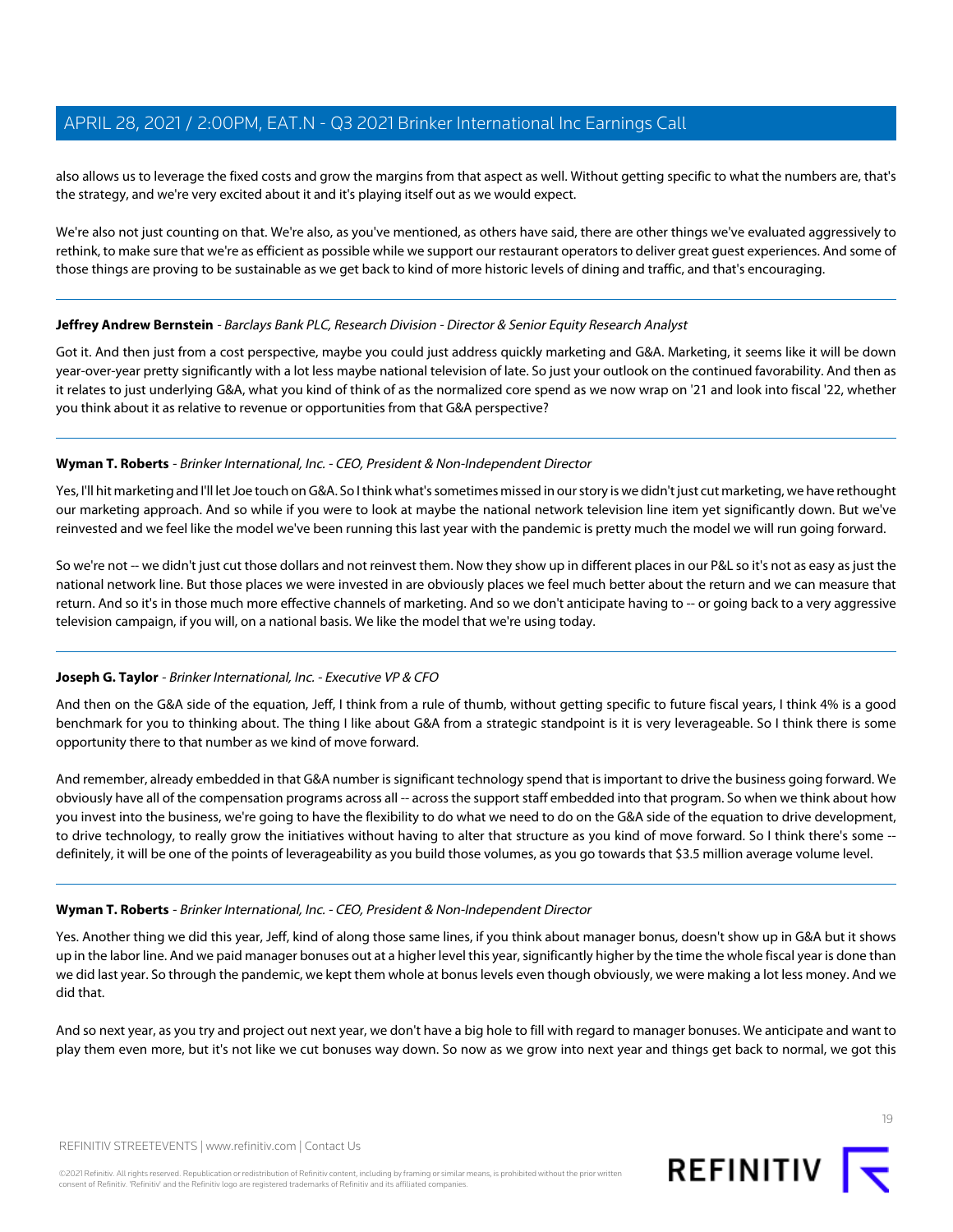significant gap to close. And so we feel good again about how we've maintained our cost structure and supported our people through the pandemic. And then what that bodes for as sales and traffic kind of come back, not having to kind of, again, fill some holes.

#### **Operator**

<span id="page-19-0"></span>And the next question is coming from David Palmer.

#### **David Sterling Palmer** - Evercore ISI Institutional Equities, Research Division - Senior MD & Fundamental Research Analyst

Evercore ISI. A question on restaurant margins. The margin implied by your guidance in the fourth quarter would seem to imply new peak levels already. I don't know if you think if you could endorse this, but it seems like it will be near 17% for the quarter, which would be better than your - than what we see in our model for past fourth quarter peak margins.

Obviously, it's a weird time, staffing levels, partially reopened restaurants, so obviously, these may not be indicative of where things would settle out as you get to a fully reopened restaurant base and society gets fully reopened. But how are you thinking about where your margins can be versus fiscal past peak of around 15% on an accounting adjusted basis? What are some gives and takes as you're thinking about the -- your margins and where they can go?

#### **Joseph G. Taylor** - Brinker International, Inc. - Executive VP & CFO

Yes, David. I'm not going to argue at all with your math on the guidance and the perceived margin that you put forward there. I think again, we're very optimistic about it. In fact, I'm more optimistic today than I was a year ago, obviously. But as we continue to see the strategy unfold and the fact that it does drive the incrementality from a margin standpoint, I'm comfortable with the target being able to get back into those ranges over time. We'll talk again more specific for future fiscal year. But definitely, upward trajectory is involved.

I would mention, too, as it relates to the fourth quarter, remember, that is a 53rd week, which does create a leverageable event in that in that last week. But even taking that into consideration, it would not surprise me to see, again, comparing back to pre-COVID days, your fourth quarter margins demonstrating the ability to leverage and move that margin up nicely above where we were in the past.

#### **David Sterling Palmer** - Evercore ISI Institutional Equities, Research Division - Senior MD & Fundamental Research Analyst

Great. And just a question on complexity. I think there's some questions on this call that touched on a little bit but I think there's a little bit of an implicit worry. One of your answers, Wyman, you even touched on it, that you're comfortable with 1 brand. But when I think about things getting to maybe 2 virtual brands and your own brand has -- is fully up and running. The stress is on the kitchen. You can imagine a Saturday night, maybe there being moments where you're freaking out about capacity.

And I think some others have worried aloud about a company like yours pursuing the strategy that you do pursue in that it will jeopardize that on-premise experience. So how are you feeling about that today? And are you still as confident as ever that you have the capacity to deliver when you get particularly to a busy Saturday night?

#### **Wyman T. Roberts** - Brinker International, Inc. - CEO, President & Non-Independent Director

Yes. Well, first, David, we are in some busy Saturday nights. I mean we're setting records right now. And we have 2 virtual brands in a number of restaurants. And so we're learning the lesson that you're asking about and it's a critical lesson, right? And we're feeling good about where we're at. We got some work to do still to just really ensure that exactly the issue you're talking about is dealt with and that we're giving operators all the tools they need and the systems in place to execute and that's what we're doing.



**REFINITIV** |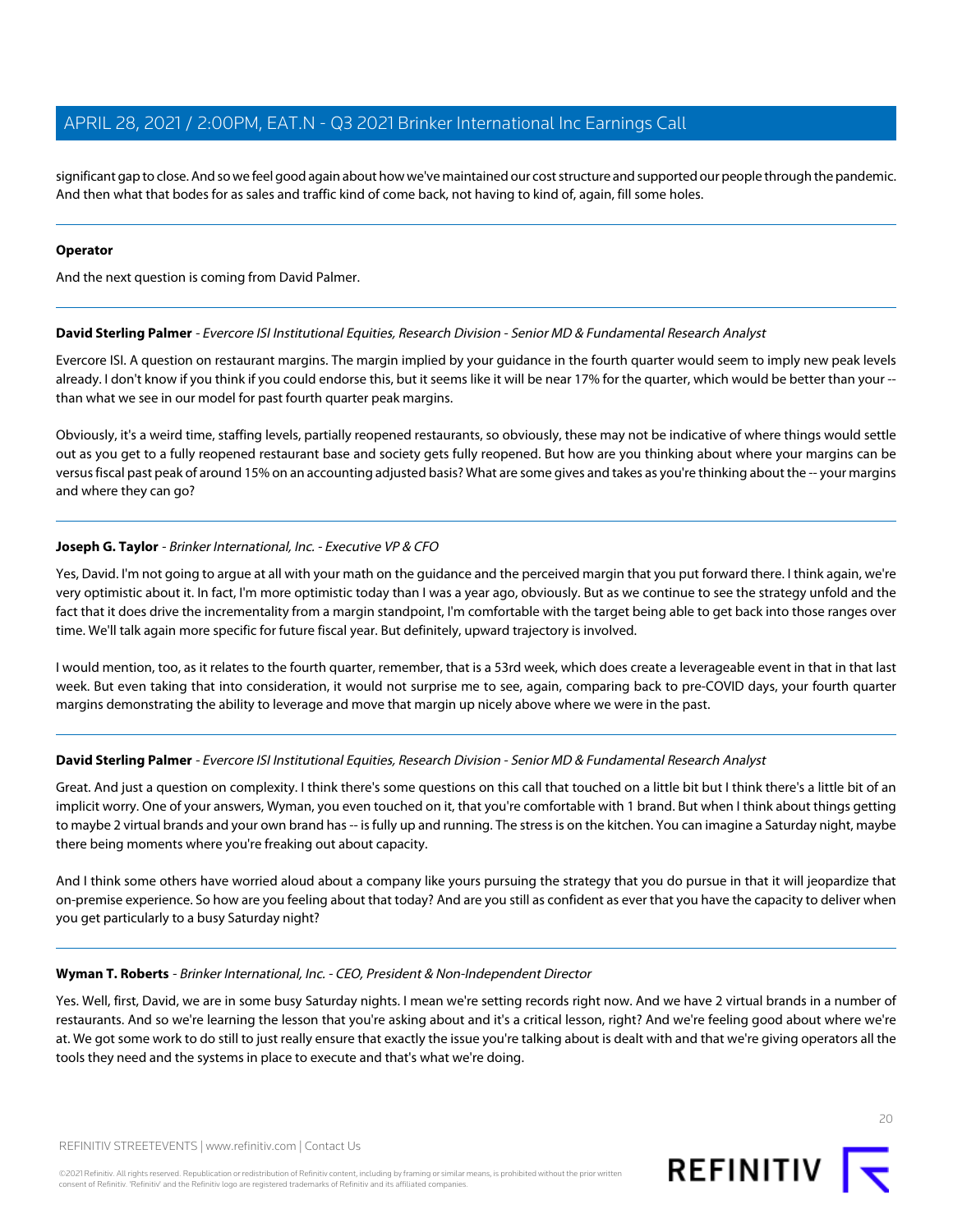And that's, again, the beauty of the scale, the beauty of the resources we have here, both supply chain and our culinary people and our op support people and the great operators we have. So it's not to be taken lightly and we don't take it lightly. And that's why sometimes, I think people might be a little bit -- we wonder why we're just not rolling out the next virtual brand tomorrow. And it's like, oh, we want to make sure it's absolutely locked down and that we can support our operators so that on those busy nights, we've got Mother's Day coming up. I mean, you've got to be able to say, yes, this is doable.

The good news is with these higher volumes, they get labor. They get additional labor in that kitchen. And so we can give them an additional person. And sometimes, it can just be a dedicated person to just doing that. If you're doing enough volume on a virtual brand, you're going to have a dedicated cook just focused on that. So all the other stuff still happens without really being impacted if you set the system up correctly. So that's -- but it's really, I think, the critical question.

#### **Operator**

<span id="page-20-0"></span>And the next question is coming from Andrew Strelzik.

#### **Andrew Strelzik** - BMO Capital Markets Equity Research - Restaurants Analyst

BMO. Two quick ones for me. I'm sorry if I missed this, but on the unit growth side, did you say how long you think it will take to build the development pipeline to get to that kind of 20-ish openings that you talked about?

And then the second thing on virtual brands. Obviously, you've talked about It's Just Wings, \$150 million-plus. But just broadly speaking, for a virtual brand to kind of warrant a national rollout, is there a sales threshold that you kind of think about either at launch or from a sales perspective, like over time, that you kind of think about in terms of warranting that level of rollout?

#### **Joseph G. Taylor** - Brinker International, Inc. - Executive VP & CFO

So Andrew, as it relates to the development side of the question, I expect it to be a stair step over the next couple of fiscal years. I think we will look to build that pipeline a little bit further than where we've been at. Next fiscal year '22 and then '23, I think there's some -- they're working hard on the opportunities there to see it come in line with what I was talking about there. So we'll definitely continue to move closer as we go through this next fiscal year -- 2 fiscal years.

#### **Wyman T. Roberts** - Brinker International, Inc. - CEO, President & Non-Independent Director

And then I don't know, Andrew...

#### **Joseph G. Taylor** - Brinker International, Inc. - Executive VP & CFO

Sales lines on the virtual brand side of the equation.

#### **Wyman T. Roberts** - Brinker International, Inc. - CEO, President & Non-Independent Director

Yes. There's -- in terms of when do we see the opportunity. Give me that question one more time, Andrew. I wasn't quite tracking with you.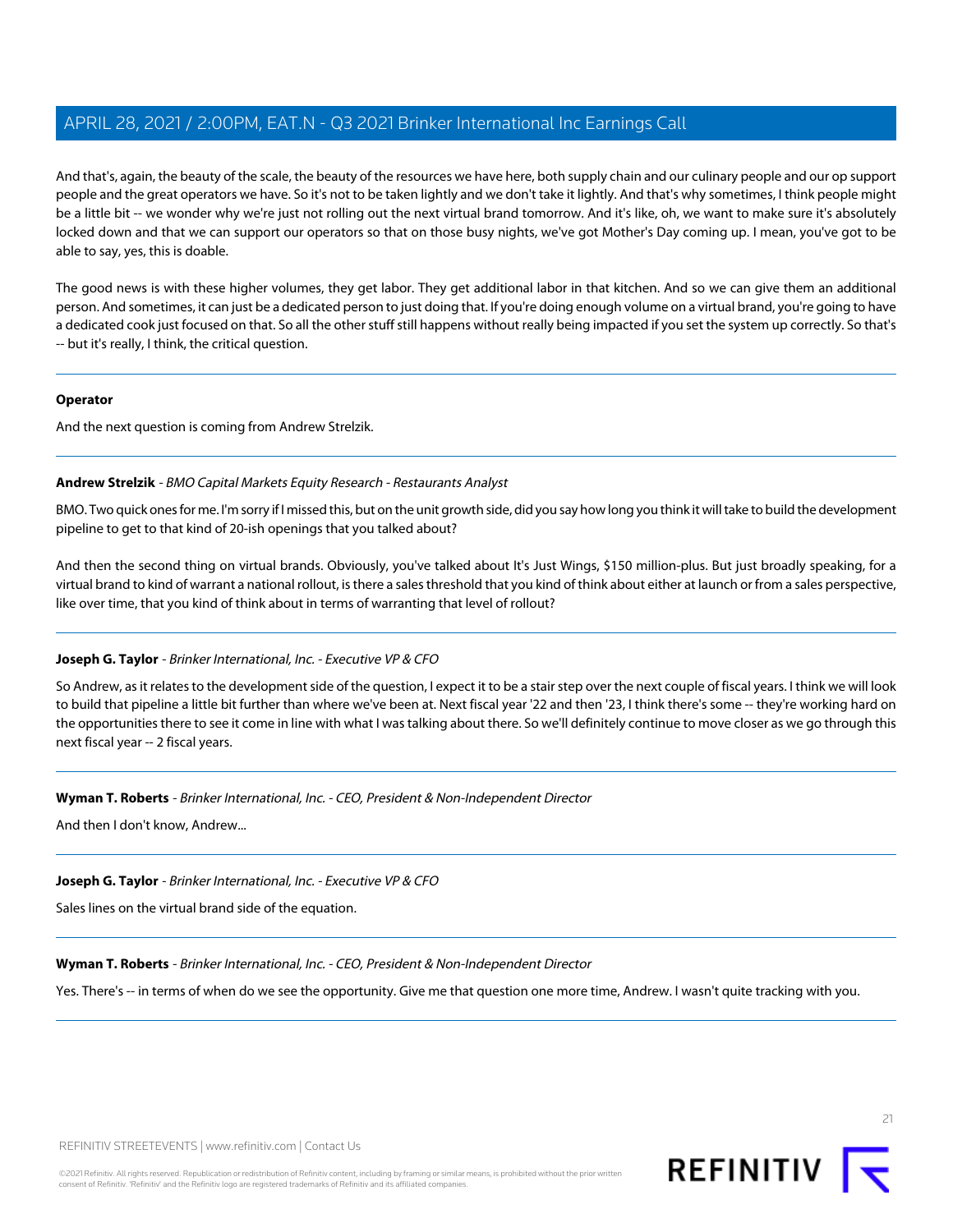#### **Andrew Strelzik** - BMO Capital Markets Equity Research - Restaurants Analyst

Yes. I guess I'm just wondering if there's kind of a minimum sales threshold that you think about from a virtual brand perspective, that it would then warrant a national rollout.

#### **Wyman T. Roberts** - Brinker International, Inc. - CEO, President & Non-Independent Director

Sure, absolutely. And we've -- yes, and we have those targets. And I don't know why, let's just say, less than \$100 million. I don't know. I'm just putting a number out there now, but you want it to be significant, for all the reasons we just talked about, in terms of adding that complexity in the restaurant. You don't want people to have to work hard at something that doesn't sell. So what that number is exactly but it'd have to be significant. We think \$150 million is significant, but we're also trying to grow that.

So to go through the effort and do it right with the systems in place, you'd want it to be significant. Then you've got this issue of, okay, well, in some restaurants, you may not see those levels of volumes. And so do you -- we still have that opportunity to say, "Oh, you know what, that's a market that doesn't do as well in that virtual brand. So let's not burden that restaurant with that." And maybe we'll find another virtual brand that does better there or maybe we just take that load off of them.

So we're going through that whole process. And it's -- again, it's inorganic, it's kind of a learning process that we will continue to kind of work our way through. But yes, it has to be significant. We don't want to mess with something that's not really going to make a difference.

#### **Mika Ware** - Brinker International, Inc. - VP of Finance & IR

All right. That was our last question. So thank you, everybody. We appreciate you joining us on the call today and look forward to updating you on our fourth quarter results in August.

#### **Joseph G. Taylor** - Brinker International, Inc. - Executive VP & CFO

Thank you, everybody.

#### **Wyman T. Roberts** - Brinker International, Inc. - CEO, President & Non-Independent Director

Thanks.

#### **Operator**

Thank you, ladies and gentlemen. This does conclude today's conference call. You may disconnect your phone lines at this time, and have a wonderful day. Thank you for your participation.